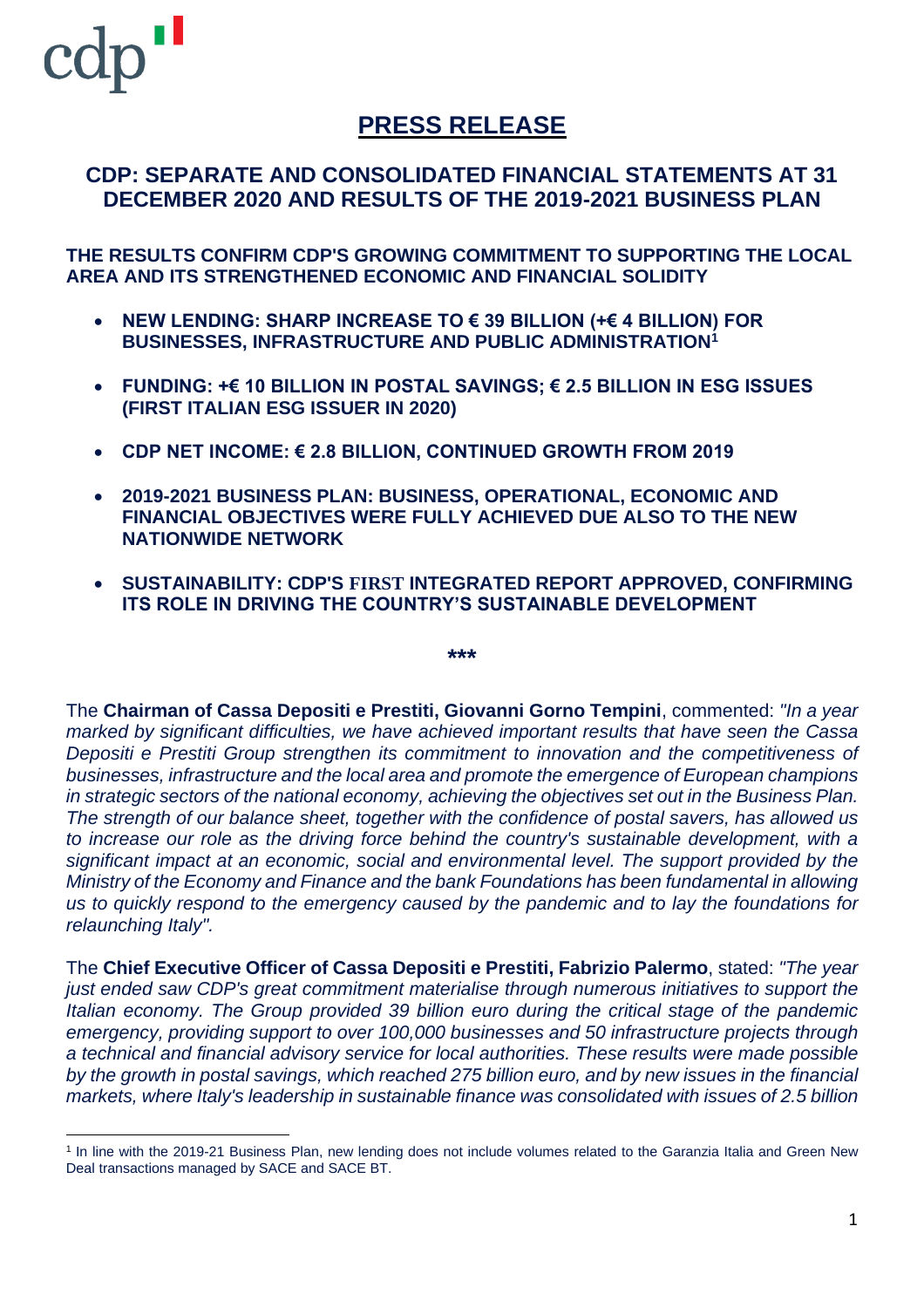# n I cdr

*euro inspired by ESG criteria. Management indicators are increasing, with profits reaching 2.8 billion euro, testifying to the effectiveness of the new business model and management efficiency. On the strength of these results, which have been achieved thanks to the hard work and skills of the people of the CDP Group, we are renewing our commitment to the country's economic recovery".*

**\*\*\***

*Rome, 31 March 2021* **-** The Board of Directors of Cassa Depositi e Prestiti Spa (CDP), chaired by **Giovanni Gorno Tempini,** approved the draft separate financial statements and the consolidated financial statements at 31 December 2020, the 2020 consolidated non-financial statement of the CDP Group including the first integrated sustainability report. The draft Financial Statements, presented by the Chief Executive Officer Fabrizio Palermo, will be submitted for approval to the Shareholders' Meeting, which will be called by the Board of Directors.

### **Key financial statement results**

The **2020 financial results** mark the end of a **year of growth** in terms of its **income statement, balance sheet and cash flow figures,** as well as its commitment to support Italian economy.

In terms of **results**, it is worth noting the growth in **postal savings**, which reached a **record 275 billion euro in net funding** not seen since 2013, and the **net income reported by CDP S.p.A.**, which **improved further to 2.8 billion euro**.

At **Group** level, considering the perimeter of companies subject to **Management and Coordination**, **earnings** before tax stood at **2.5 billion euro**, up significantly compared to 2019 (+25%). At a **consolidated** level, including the other investee companies (including ENI, which had an impact of -2.5 billion euro), **net income** stood at **1.2 billion euro**.

In 2020, around **22 billion euro in new lending were granted by CDP S.p.A. and around 39 billion euro at the Group level** to businesses, infrastructure, public administration and international cooperation, which grew significantly, partly in response to the COVID-19 emergency.

### **CDP S.p.A.**

- **New lending**: 21.7 billion euro (+2% vs 2019)
- **Net income**: 2.8 billion euro (+1% vs 2019)
- **Total assets**: 410 billion euro (+6% vs 2019)
- **Total funding**: 378 billion euro (+6% vs 2019)
- **Postal savings**: 275 billion euro (+4% vs 2019)
- **Equity**: 25.5 billion euro (+2% vs 2019)
- **Cost/income ratio**: 5% (in line with 2019)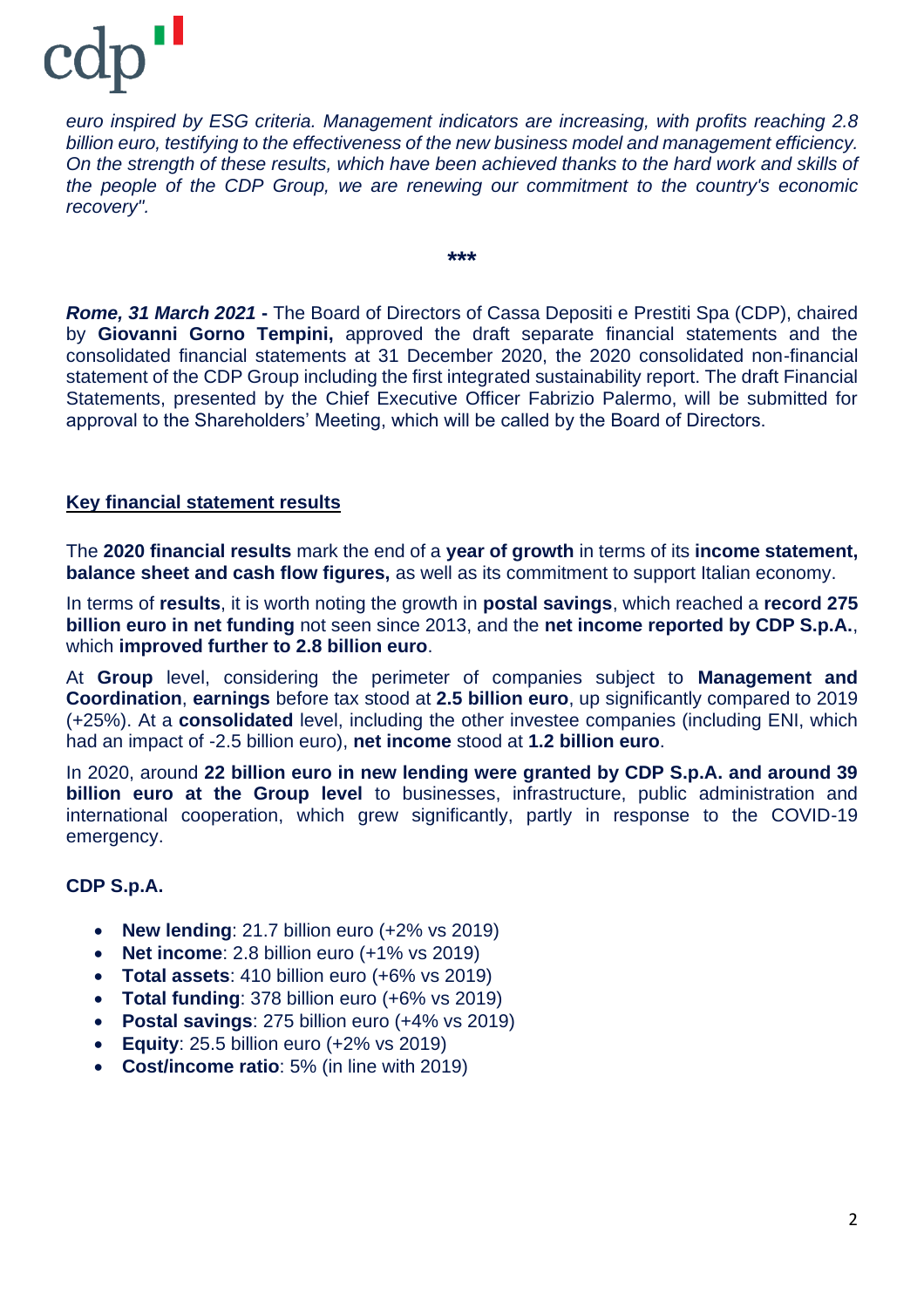

### **CDP Group**

- **New lending<sup>2</sup>** : 38.6 billion euro (+11% vs 2019)
- **CDP Group<sup>3</sup> earnings before tax**: 2.5 billion euro (+25% vs 2019)
- **Consolidated net income**: 1.2 billion euro (-66% vs 2019)
- **Total consolidated assets**: 512 billion euro (+14% vs 2019)
- **Consolidated equity**: 33.7 billion euro (-8% vs 2019), of which 20.4 billion euro pertaining to the Group (-13% vs 2019)

*For further details on the operating results, financial position, and cash flows, please refer to the section "Financial statement results".*

#### **2019-21 Business Plan Results**

**Two years after the launch of the Plan**, CDP ends 2020 with a completely **new business and operating model**, **enhanced economic and financial solidity** and with **sustainability fully integrated** into its operations.

Over the past two years, CDP has **revolutionised its role**, transforming itself (a) from a lender to a business partner, (b) from a lender to a promoter of local/infrastructure development and an all-round partner of the public administration, (c) from a shareholder to a manager of strategic equity investments for development and (d) from a manager of public resources to an Italian institution for development cooperation.

This transformation was accompanied by a **profound revision of its operating model** in terms of local presence, human capital, work models and European/international positioning.

At the same time, CDP **strengthened its financial soundness**, closing 2020 with a growing bottom line and a stronger balance sheet and financial position, and has **fully integrated sustainability into its operations**.

### **The Business Model**

**The business model has evolved along the four macro-directives of the Business Plan**: (i) Enterprise, (ii) Infrastructures, Public Sector & Territorial Development, (iii) Strategic Equity Investments and (iv) International Cooperation.

#### *Corporate*

CDP transformed itself **from a lender to a business partner**, reaching out to **over 100,000 businesses** (compared with 20,000 in the previous three-year period and the target of 60,000 in the Plan), 40% of which in the south of Italy. This was accomplished through:

<sup>&</sup>lt;sup>2</sup> In line with the 2019-2021 Business Plan, new lending does not include SACE volumes related to the Garanzia Italia and Green New Deal transactions nor SACE BT volumes.

<sup>&</sup>lt;sup>3</sup> The CDP Group consists of the parent company and the subsidiaries subject to management and coordination as described in the consolidated information on Operating segments. The result for 2019 has been restated for comparability by excluding the SACE Group, which is no longer subject to management and coordination following the publication of Decree Law 23/2020.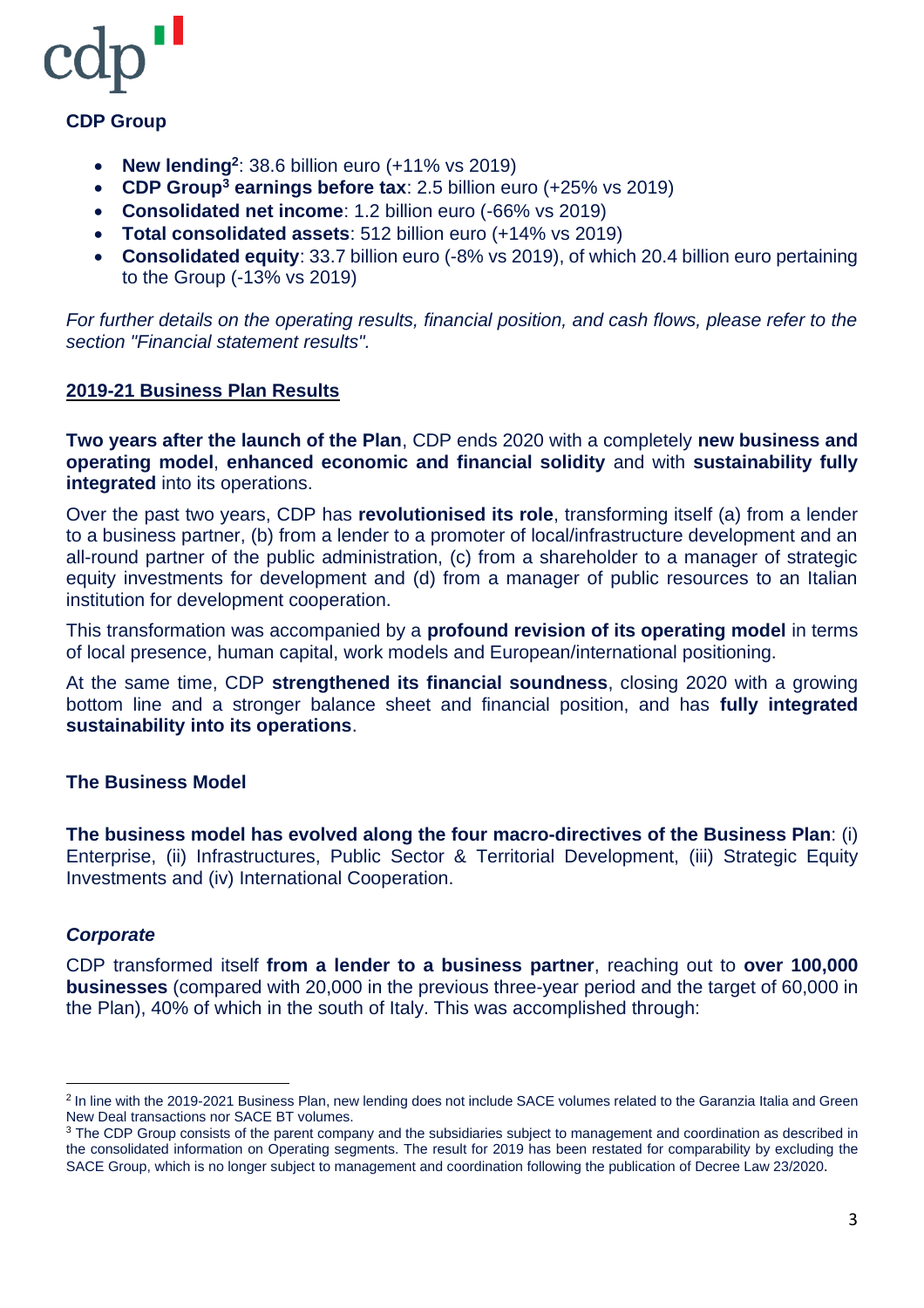• **A complete revision and expansion of the direct and indirect lending offer, maximising the use of European resources.**

*The main actions include: (i) Expanded and simplified the product portfolio to meet the needs of SMEs and industrial supply chains; (ii) Launched innovative lending solutions that include the use of European and regional resources, in partnership with the banking system (such as through basket bonds); (iii) Strengthened support for exports and international expansion by expanding the range of sectors served, launching financing in foreign currencies.*

• **The launch of new advisory services to help businesses in their growth, the first national network for the development/financing of start-ups and initiatives to counter the effects of COVID-19.**

*The main actions include: (i) Supported the growth of SMEs and start-ups through physical and digital programmes, such as the "Acceleratore Imprese" programme and the "Xcelerator" digital platform for start-ups, (ii) Created Italy's largest venture capital operator with over 1 billion euro in assets, funds that are available over the entire life cycle and ties with large companies, (iii) Launched new private equity funds for small and medium-sized enterprises, also thanks to the acquisition of control of Fondo Italiano d'Investimento, (iv) Completed the preparatory work for the launch of Patrimonio Rilancio, defining the products, digital infrastructure and operating model, and (v) Allocated 7 billion euro in new resources to provide liquidity to businesses, including through the banking system, to deal with the impacts of the Covid-19 emergency.*

### *Infrastructures, Public Sector & Territorial Development*

CDP has gone from being a **lender to a promoter of territorial/infrastructure development and an all-round partner of the public administration** through:

• **A profound revision and expansion of the products, sectors and services offered.**

*The main actions include: (i) Developed innovative solutions for entities such as loans for large infrastructure projects, energy bonuses and advances for settling payables to suppliers; (ii) Renegotiated 22 billion euro in mortgages held by territorial entities, with 0.8 billion euro in savings used to aid the fight against the pandemic emergency; (iii) Expanded direct and indirect financial support to all infrastructure sectors; (iv) Strengthened support for local areas through urban regeneration projects, support for social, student, and senior housing (with new resources and approaches), and 2 billion euro for upgrading hotels.*

• **The launch of new technical support activities for the public administration and initiatives to support the energy transition.**

*The main actions include: (i) Created a team of CDP engineers/project managers to assist public entities in planning, designing and building infrastructure in the local area with more than 50 active technical advisory projects and over 4 billion euro in investments authorised; (ii) Established, or is in the process of establishing, 6 companies in partnership with Italy's energy/industrial champions for generating renewable energy, improving energy efficiency, reforestation, the circular economy and electric recharging infrastructure (e.g. GreenIT with ENI and RenovIT with Snam).*

### *Strategic Equity Investments*

CDP has transformed itself **from a passive shareholder into a manager of strategic equity investments for development**, through: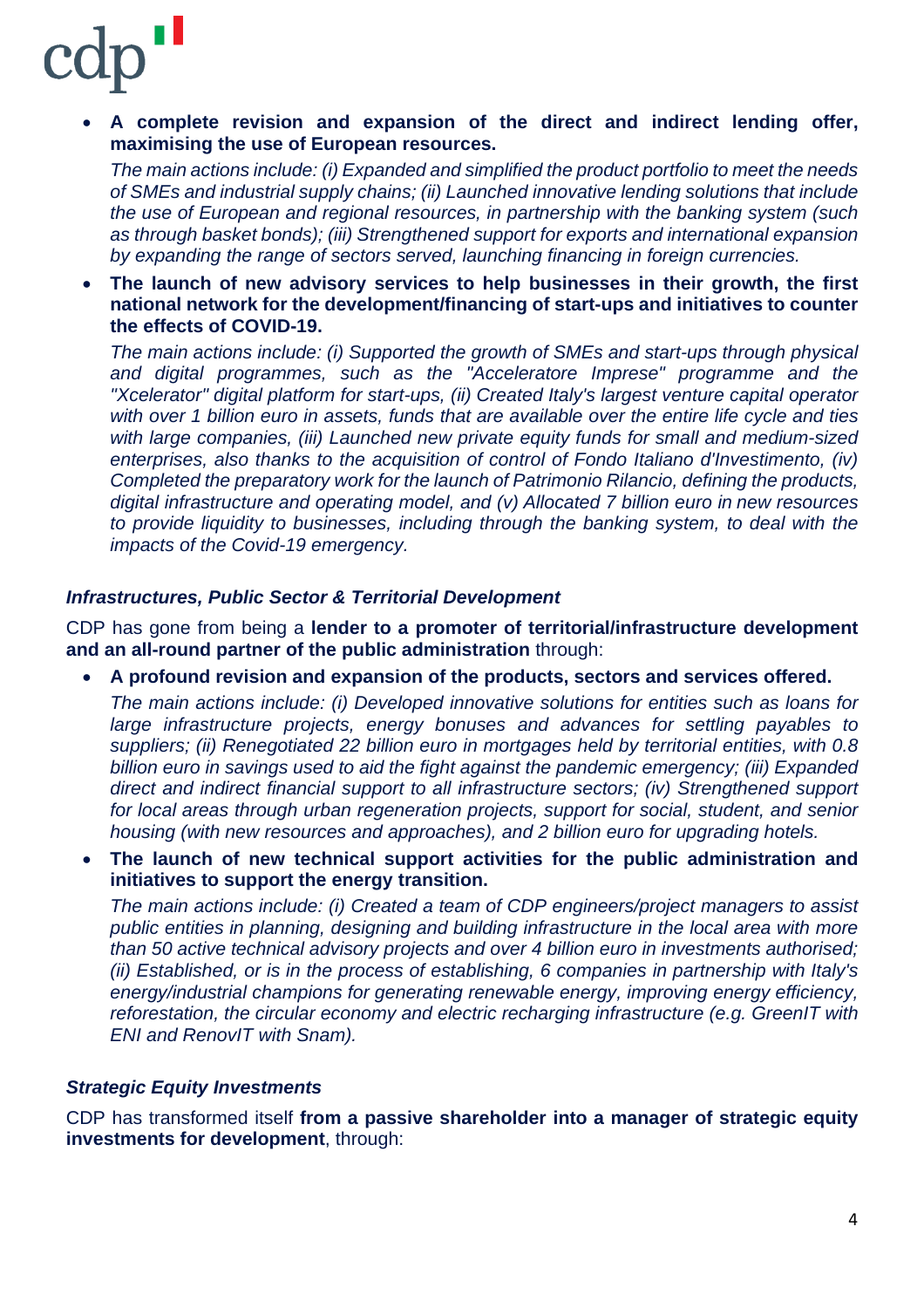

### • **Revising/expanding its role as an investor.**

*The main actions include: (i) Defined the first equity strategy to identify key sectors and technologies and to rationalise the means of intervention; (ii) Reorganised the portfolio of asset management companies/funds and launched new private equity and venture capital funds; (iii) Reinforced its support to investee companies (defining strategies, developing commercial partnerships, selecting top management, optimising funding/financial management).*

• **New initiatives to encourage collaboration between investee companies and the creation of European champions.**

*The main actions include: (i) Promoted collaboration between investee companies on development plans, business projects, human capital initiatives; (ii) Created new European champions through market transactions with institutional investors, including Borsa Italiana's entry into Euronext, the Sia-Nexi-Nets merger, the establishment of WeBuild.*

#### *International Cooperation*

CDP has transformed itself into **Italy's Financial Institution for Development Cooperation**, through:

• **The strategic repositioning of activities and the strengthening of relations with key stakeholders.**

*The main actions include: (i) Approved the first international cooperation strategy with the priority countries and means of intervention being established; (ii) Strengthened the dedicated internal structure; and (iii) Bolstered relations and coordination with the main institutional players to establish shared intervention strategies and priorities.*

• **Broadening the scope of beneficiaries and access to European resources**

*The main actions include: (i) Extended the scope of eligible beneficiaries, starting from the sovereign states which have traditionally been served, to include Multilaterals and enterprises in Italy and in the Target Countries, thanks to the use, for the first time, of its own resources in addition to those of the Revolving Fund for International Cooperation & Development Finance, and (ii) Obtained European resources to finance projects and advisory services in Developing Countries.*

### **Operating model**

CDP has **transformed** its **operating model** to bring it **into line with** market **best practices** and those of other national promotional institutions, focusing on five areas:

• **New multi-channel model**, inspired by the principles of support to local areas, speed of response and transparency of the process.

*The main actions include: (i) Created a countrywide network, with 15<sup>4</sup> offices and corporate managers located throughout Italy; (ii) Digitised products and access channels for businesses.*

• **Strengthening and developing human capital**, expanding skills both by tapping into the market and by investing in training.

<sup>4</sup> This includes the Ancona and Bari offices, which will open in February and March 2021 respectively.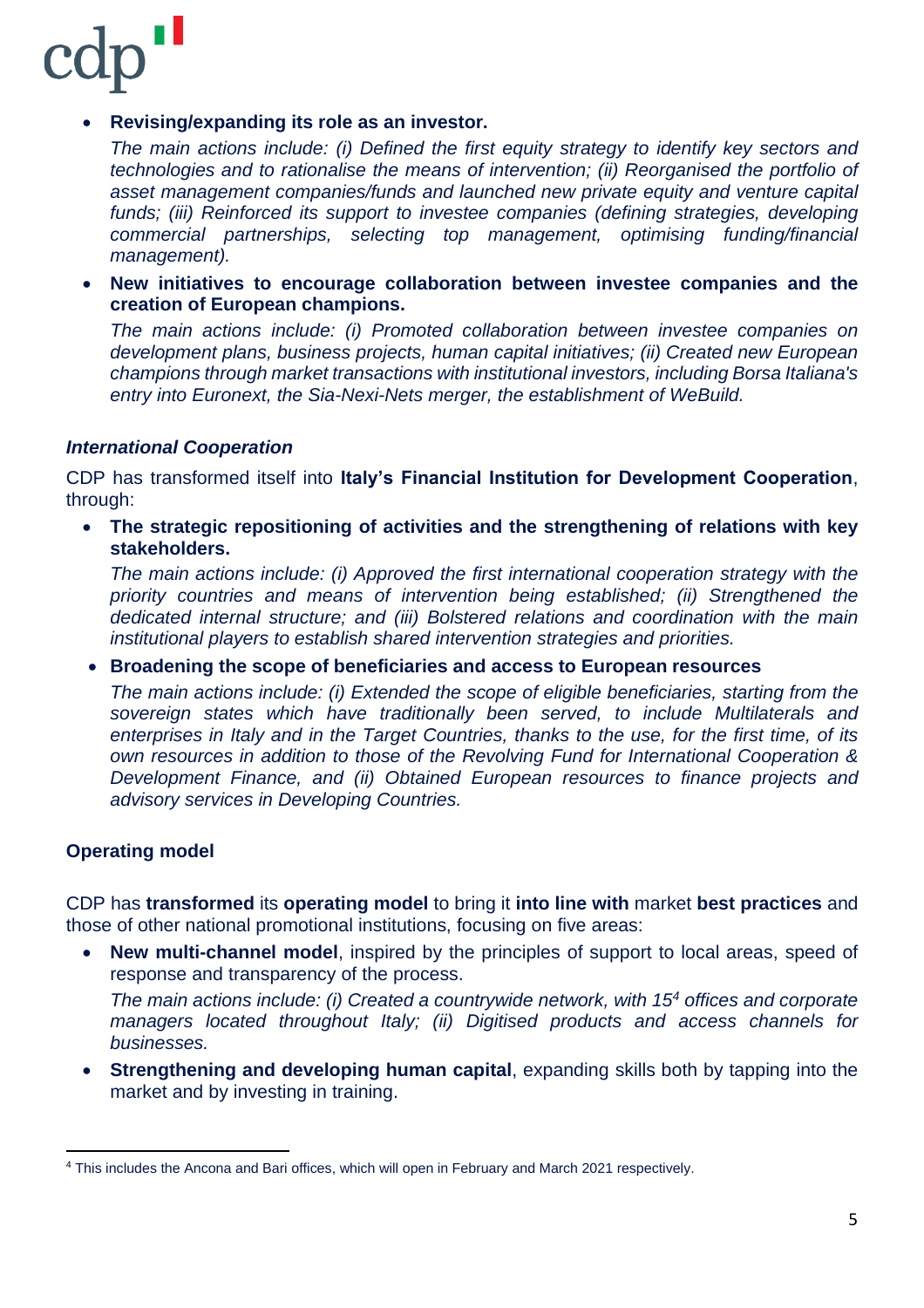*The main actions include: (i) Hired young graduates and managers with technical skills, including engineers/project managers to work on infrastructure and specialised professionals working in equity; (ii) Launched new training programmes, including the Group's Executive MBA programme and the Young Leaders Programme with BPI France.*

• **Transformation of working models** by simplifying/digitalising processes and creating new smart environments.

*The main actions include: (i) Simplified/automated credit applications which made it possible to be fully operational and effective during the pandemic; (ii) Modernised working environments and equipment.*

• **Promotion of culture and the non-profit sector** as drivers of development, also in partnership with the Foundations.

*The main actions include: (i) Established Fondazione CDP and a corporate structure dedicated to art and culture; (ii) Rescued the CDP Group's artistic and photographic heritage; (iii) Launched, together with the Ministry of Culture, ITsART, the first digital platform for Italian culture.*

• **Revival of its European and international outreach**, to ensure access to European resources and strengthen relations with EU and international institutions and stakeholders.

*The main actions include: (i) Enhanced participation in European funding programmes by being a partner in the key initiatives (InvestEU, CEF Blending Transport Facility, External Investment Plan, COSME programme); (ii) Completed the repositioning with European institutions and other NPIs, such as through the vice-presidency in ELTI; (iii) Strengthened relations and collaborations with the Italian Ministry for Foreign Affairs and International Cooperation (MAECI), the Italian Trade Agency (ICE) and key international organisations.*

### **Operating, financial and balance sheet performance**

In addition to the results achieved in its promotional role, in recent years CDP has **strengthened its operating performance, capital soundness and financial structure:**

• In terms of operations, it is worth noting (i) an improvement in financial results and (ii) the alignment of its financial management with best practices.

*The main actions include: (i) Net income of 2.8 billion euro in 2020, continued growth from 2019; (ii) Strengthened actions taken in terms of asset-liability management for managing interest rate risk.*

• In terms of **capital and risk**, it is worth noting (i) an **increase in capital soundness** and (ii) the **strengthening of risk management**.

*The main actions include: (i) Increasing equity, thanks to solid earnings; (ii) Strengthened risk assessment models to align them with the new business operations.*

• **Financially** it is worth noting (i) the **repositioning and relaunch of postal funding**, which is growing strongly after years of negative net funding, and (ii) the **redesign/diversification of funding sources**, which has positioned CDP as an innovative financial institution.

*The main actions include: (i) Renewed the product range, distribution channels and communication of postal savings, making it possible to transform postal savings into an innovative and fast-growing form of investment (CDP net funding of +6 billion euro in 2020 versus a low of -5 billion euro in 2016); (ii) Finalised a domestic and international issuance plan and strengthened relations with institutional investors, with over 3 billion euro in social*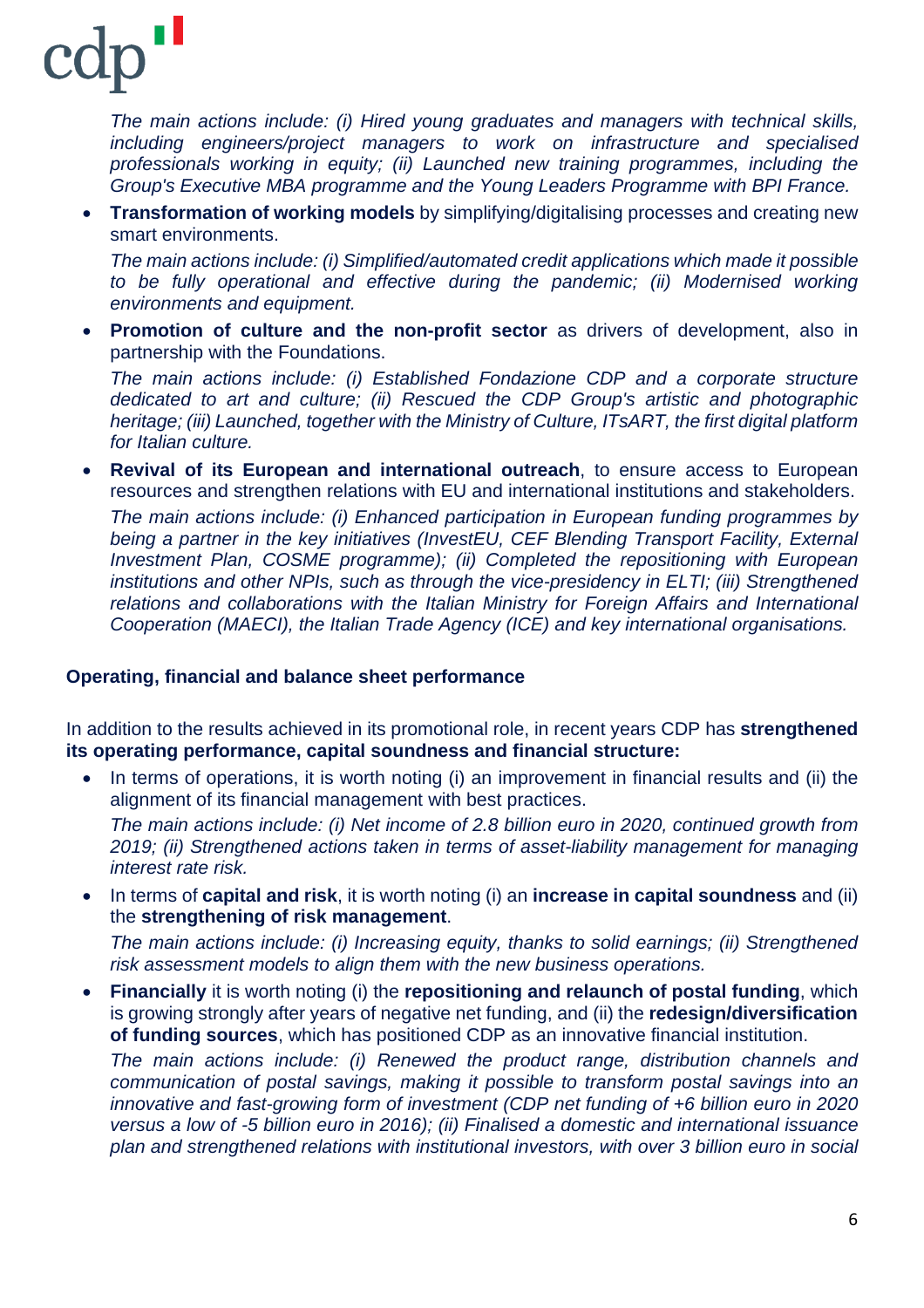

*funding and 1 billion Renminbi in Panda Bonds on the Chinese domestic market (first issuer in Italy).*

### **Sustainability**

**The first Integrated Report** of the CDP Group has been approved, **highlighting the new role that sustainability will play in the institution's business and operating model** to help achieve the UN's 2030 goals:

• **Sustainability has been fully integrated into the Group's governance and organisation.**

*The main actions include: (i) Established a dedicated structure, (ii) Integrated Sustainability principles into the strategic guidelines ("Sustainability Framework") and the operating procedures, (iii) Created a network model involving all the Group's operating structures, (iv) Created a proprietary model for assessing the economic, social and environmental impact of individual initiatives, (v) Took part in European programmes (EU Platform on Sustainable Finance, Joint Initiative on Circular Economy), (vi) Launched external sustainability disclosure to raise stakeholder awareness with the publication of the Group's first sustainability report, the first integrated report and the organisation of themed events.*

• **Introduced sustainability principles in business and operating decisions** to help achieve the goals of the UN 2030 Agenda.

*The main actions include: (i) launched social, student and senior housing projects benefiting the community, (ii) deployed resources to support energy transition and combat climate change, saved land and reduced greenhouse gas (GHG) emissions and the Group's per capita energy intensity, (iii) launched new funds for innovative start-ups and mobilised resources to support the technological transformation of businesses; and (iv) promoted initiatives to make people central to sustainable development, both externally, by financing educational facilities and combating educational poverty through the CDP Foundation, and internally, by providing training to the people of our Group.*

• **Carried out internal projects aimed at encouraging virtuous and responsible behaviour** by Group employees.

*The main actions include: (i) "zero plastic" which involved replacing single-use plastic products with environmentally friendly ones, (ii) "paperless" to reduce the use of paper in the company, (iii) "marketplace" involving the creation of a digital platform for the exchange of goods between employees and (iv) "sustainable mobility" to encourage the adoption of electric mobility tools.*

**\*\*\***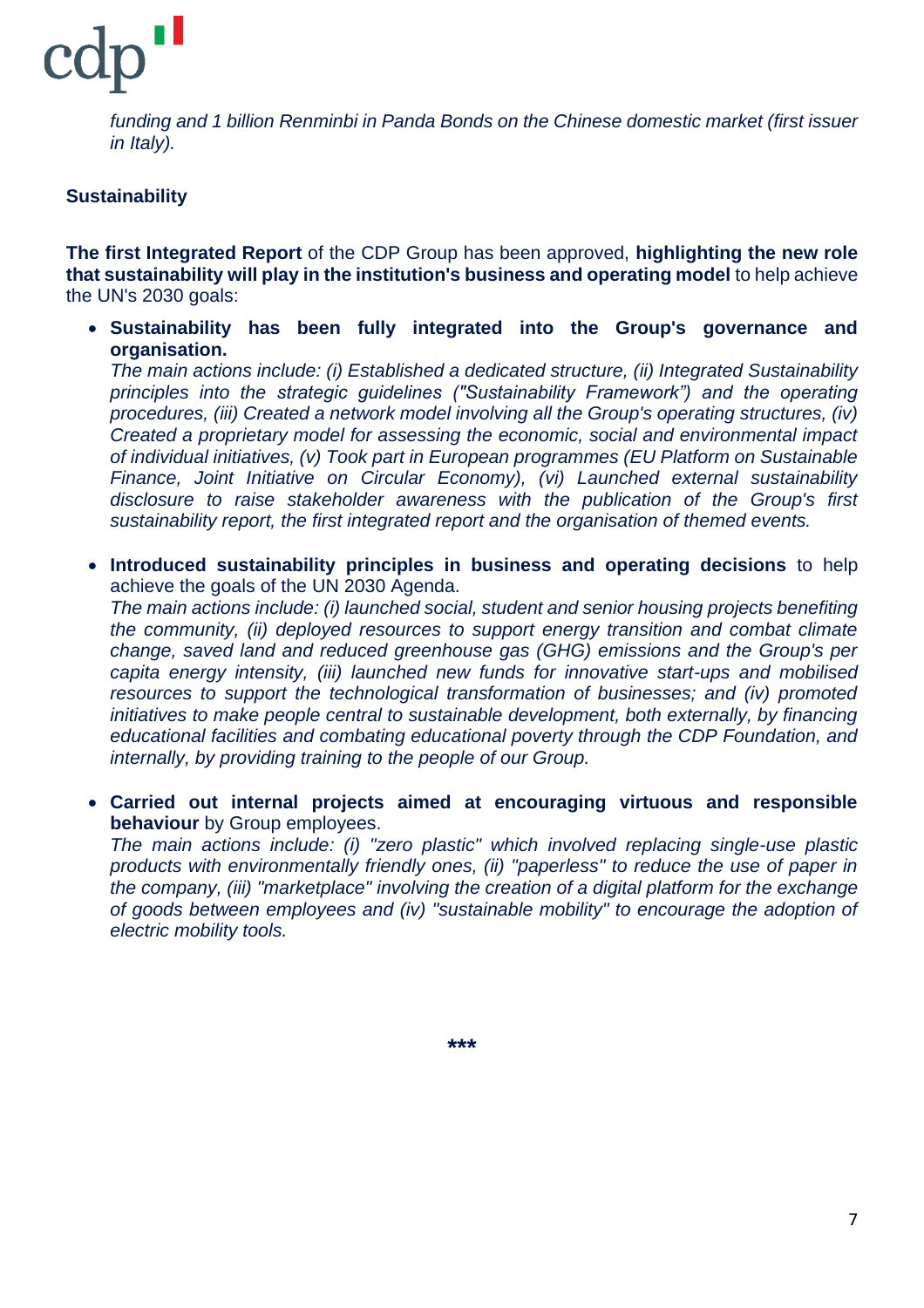### **Financial statement results**

### **CDP SpA**

Regarding the **income statement**, the **Parent Company** reported **net income of 2.8 billion euro**, **an increase** on the previous year.

The increase is attributable to the **improvement in the spread** between interest-bearing assets and liabilities and the **interest rate risk management** strategies implemented which more than offset the **reduction in dividends** from investee companies, the write-down of a large credit exposure (prior to the COVID-19 crisis) and the absence of non-recurring positive items in 2019. Specifically:

- **net interest income** amounted to **2.1 billion euro**, an increase over 2019 as a result of the improvement in the spread between interest-bearing assets and liabilities following actions to contain the cost of funding and increase the return on loans. This was also achieved by aligning the liquidity yield with the cost and duration characteristics of the underlying liabilities;
- **dividends** totalled **1.1 billion euro**, down on 2019 mainly due to lower dividends from ENI following changes to its dividend policy;
- **other net revenues** of **1 billion euro**, up on 2019 mainly reflecting the interest rate risk management strategies implemented on the securities portfolio. These actions made it possible to stabilise the margin and rebalance the capital structure also in consideration of the extraordinary events such as the mortgage loan renegotiations with regional and local governments in response to the COVID-19 emergency;
- the **cost of risk** was **-0.3 billion euro**, a deterioration compared to 2019 when it had benefited from write-backs on some credit and equity exposures. The 2020 result is mainly attributable to the value adjustment of a large credit exposure prior to the COVID-19 crisis and to the general worsening of the economic environment due to the health crisis;
- **staff costs and administrative expenses** amounted to **0.2 billion euro**, up from the 2019 figure as a result of the roll-out of the planned increase of the company's workforce. Overall, strong cost control has kept the **cost/income ratio** extremely low (**5%**, in line with 2019).

As regards the **balance sheet**, **total assets** amounted to **410 billion euro** (+6% on 2019), mainly consisting of cash and cash equivalents and other treasury investments for 183 billion euro, loans for 107 billion euro, debt securities for 74 billion euro and equity investments and funds for 35.6 billion euro. Specifically:

- **cash and cash equivalents** and other treasury investments amounted to **183 billion euro**, up 7% from the year-end figure for 2019;
- **loans**, which amounted to **107 billion euro**, increased by 6% with respect to the balance at the end of 2019, mainly as a result of higher volumes of financial loans. This increase is partly attributable to the extraordinary measures implemented by CDP to deal with the COVID-19 emergency, which had a positive impact on new lending during the year;
- **debt securities** amounted to **74 billion euro**, up 4% compared to the figure recorded at the end of 2019. The portfolio mainly consists of Italian government securities and is held for investment purposes, and to stabilise gross income.
- **equity investments and funds** amounted to **35.6 billion euro**, up 4% compared to the figure recorded at the end of 2019. This increase is attributable to investments made in 2020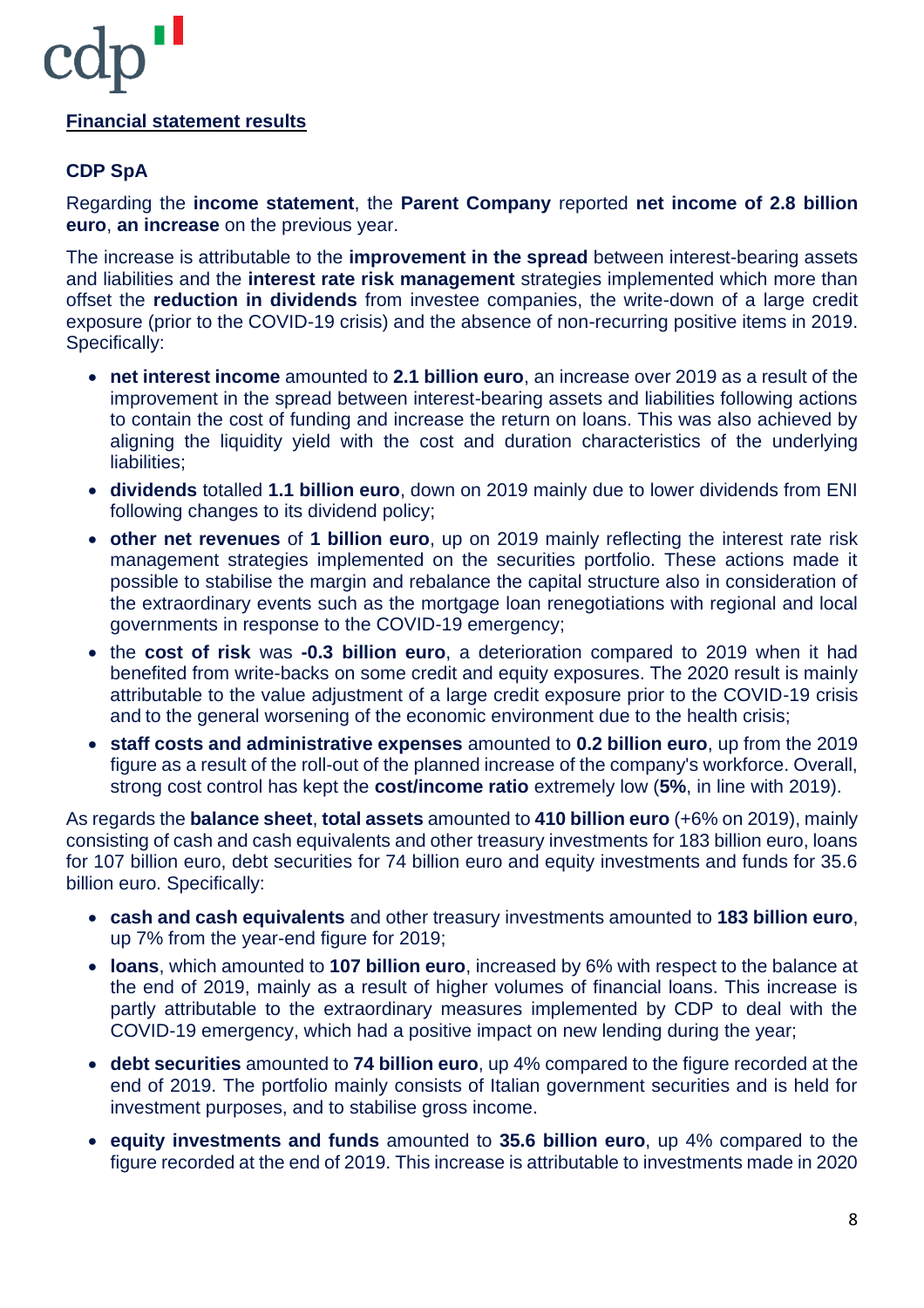to support (i) businesses, through the launch of private equity and venture capital funds, support for the development plans of investee companies, and the promotion of champions in strategic sectors, and (ii) the development of infrastructure and the local area.

**Funding** was **378 billion euro**, up 6% from the figure recorded at the end of 2019. Specifically:

- **postal funding** amounted to **275 billion euro** (+4% compared to 2019) and was the best net funding performance by CDP in the last eight years (+6 billion euro). This was partly due to the initiatives launched during the year in terms of new digital products and services, which led to strong sales growth in the online channel (+75% over 2019);
- **funding from banks and customers**, amounting to **83 billion euro** (+16% compared to 2019), was strengthened to continue the process of diversifying funding sources and supporting business lending, also in response to the COVID-19 emergency.
- **bond funding** increased to **21 billion euro** (+8% compared to 2019), with CDP confirming its role as the **leader in Italy in sustainable finance** through **three new social issues** totalling **2.5 billion euro**: (i) the 1 billion **COVID-19 Social Response Bond** to support businesses and public administrations affected by the health emergency; (ii) the 0.75 billion euro **Social Housing Bond** to support social housing projects; and (iii) the 0.75 billion euro **Social Bond** to support Italian businesses investing in research, development and innovation and those affected by the COVID-19 emergency. In November, CDP also became the first Italian financial institution to join the Nasdaq Sustainable Bond Network.

**Equity** amounted to **25.5 billion euro**, up +2% on 2019 thanks to solid financial results which more than offset the dividends distributed during the year.

Regarding **promotional activities**, the **resources deployed** by CDP to businesses, Infrastructures, Public Sector & Territorial Development, and international cooperation came to **21.7 billion euro**, an increase of 2% over 2019.

With respect to **Enterprises**, **13.5 billion euro was lent** to support the growth and development plans of Italian enterprises, including through the launch of extraordinary initiatives **in response to the COVID-19 emergency**. These include:

- the creation of an operating **nationwide network** that, despite the difficulties associated with the COVID-19 emergency, went ahead with the opening of **five offices**<sup>5</sup> and **seven new "Spazio CDP" corners in partnership with banking foundations**, reinforcing the Group's proximity to the needs of local stakeholders;
- **a four-fold increase in direct financing transactions** to businesses, from 64 in 2019 to **240 transaction in 2020**, supporting a growing portfolio of businesses through innovative solutions and a complementary approach compared to the market;
- the **timely activation of measures** to support businesses to meet liquidity needs related to the **COVID-19 emergency**, with **4.5 billion euro** in new lending and over **20,000 businesses** supported, both through the direct channel (so-called 'Covid-19 liquidity') and through the banking channel;
- the **development** of the **first national support network for start-ups** through Italy's largest system of venture capital funds, with over **1 billion euro** in assets and **8 funds** dedicated to promoting Italian research and the growth of innovative start-ups.

<sup>5</sup> This includes the Ancona and Bari offices, which will open in February and March 2021 respectively.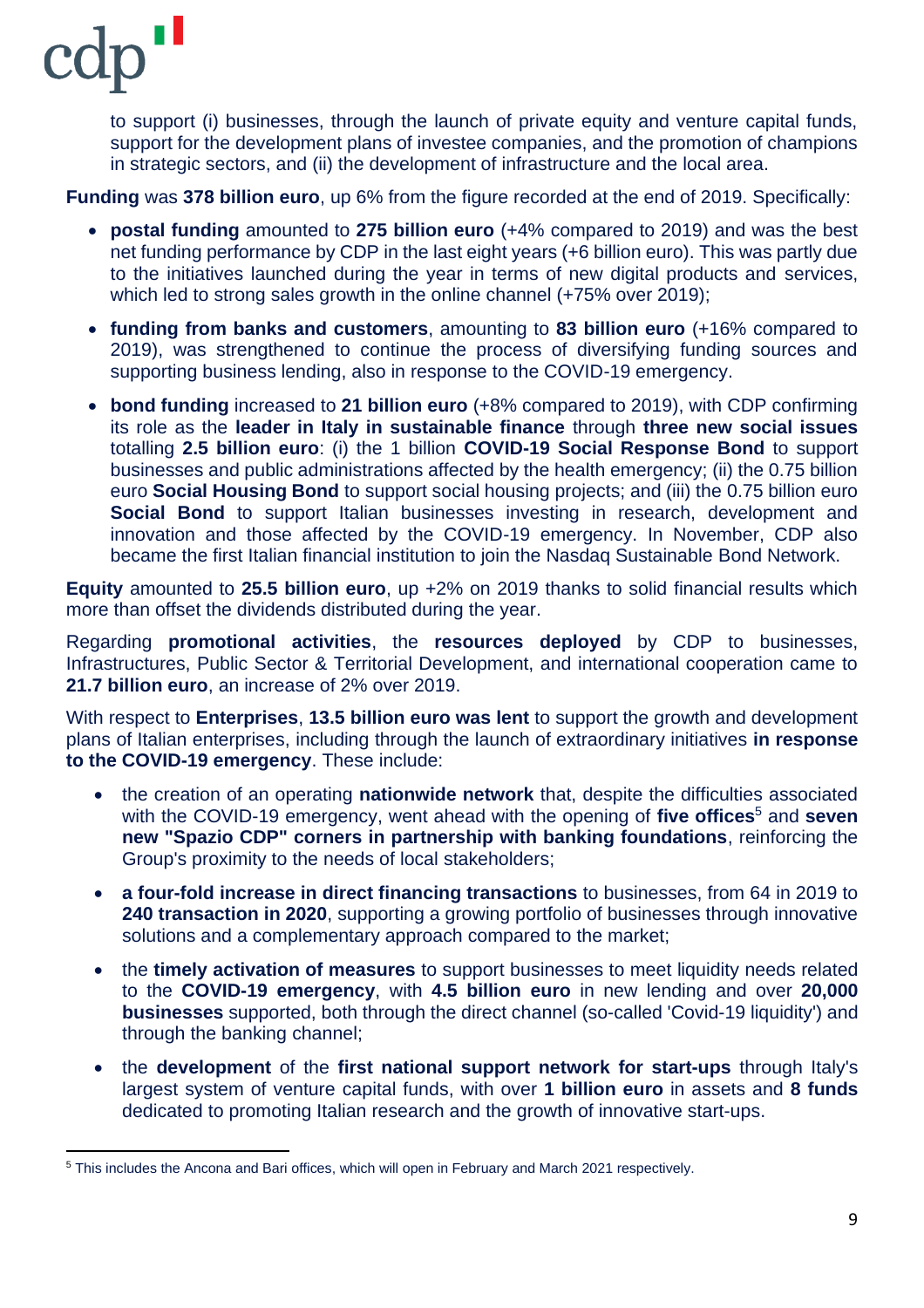Regarding **Infrastructures, Public Sector & Territorial Development**, **7.9 billion euro was lent** and support activities for institutions and infrastructures were expanded (through advisory and promotion) and initiatives were set in motion **in response to the COVID-19 emergency**. These include:

- the **largest renegotiation of mortgage loans held by local entities** in recent years, with approximately 22 billion euro of debt renegotiated, generating **0.8 billion euro in savings in 2020** for over **3,000 local entities**;
- **cash advances** to settle the **payables of public administrations to businesses** with the granting of **2.5 billion euro** (of which over 2 billion euro from MEF resources);
- technical and financial **advisory** services to the Public Administration to support the local entities in the **planning**, **design,** and **construction of infrastructure**, with the launch of numerous new projects, mainly involving school and health facilities and local public transport;
- **promotion** of **innovative projects** to support the **energy transition** together with the Group's industrial companies (Eni and Snam) for (i) the production of energy from **renewable sources** (GreenIT*<sup>6</sup>* ), (ii) **energy efficiency** with a focus on public assets (RenovIT*<sup>7</sup>* ) and (iii) the **decarbonisation** and **reforestation** of public areas (Arbolia);
- a constant **local presence**, in synergy with the banking foundations, through (i) "**City Plans**" for large-scale redevelopment projects in urban areas, (ii) **social housing**, with 2,200 new social housing units and student beds to be built in 2020, and (iii) a plan for **temporary financial support to tour operators** through the National Tourism Fund.

Regarding **International Cooperation**, **0.4 billion euro was lent** by leveraging both own and third-party resources and also **refocusing efforts** in response to the COVID-19 emergency. These include:

- **new credit facilities** to **multilateral financial institutions** to support investment projects in Africa and Latin America, including to counter Covid-19;
- the **debt moratorium for the most fragile countries** financed by the Revolving Fund for International Cooperation & Development Finance (**FRCS**), launched as part of the **G20 initiative** to respond to the **COVID-19 emergency**;
- entry into the **"EGO"** Fund (Amundi Planet Emerging Green One), the world's largest **green bond** fund focused on emerging markets;
- the **first loans to Italian enterprises to support sustainable projects in developing countries**, strengthening CDP's role as the partner of choice for Italian businesses in developing countries;
- the expansion of the **use of third-party resources** for development cooperation through **agreements** under the European Union's **External Investment Plan**.

### **CDP Group**

<sup>6</sup> Agreements signed in February 2021 with the establishment of the JV.

<sup>7</sup> Agreements signed in 2020 and the transaction finalised in January 2021 with the acquisition of an equity investment in RenovIT (previously named Snam4Efficiency).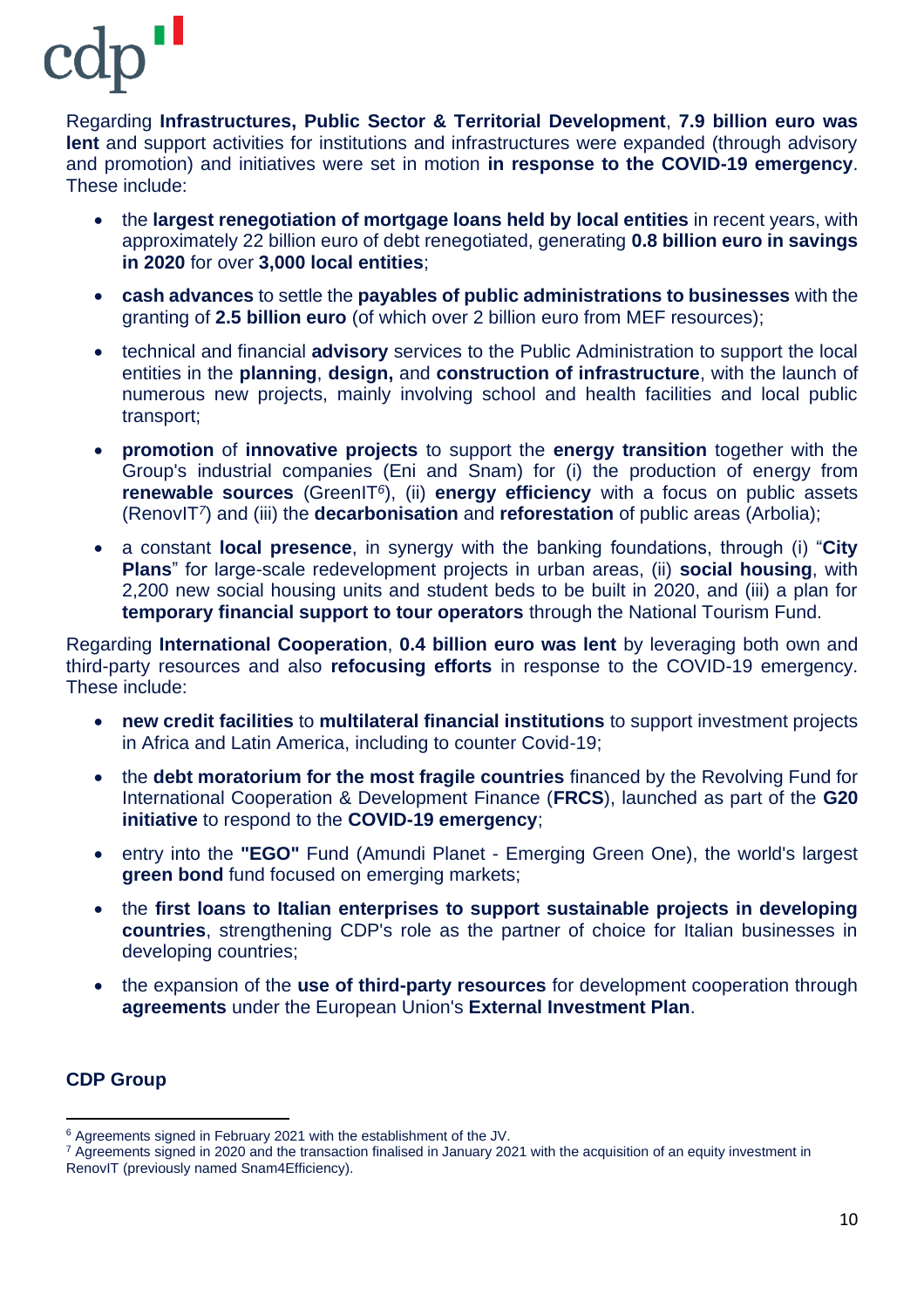

The CDP Group's consolidated financial statements include companies over which the Parent Company CDP does not exercise management and coordination (including major listed investee companies such as ENI, Poste Italiane, Snam, Terna, Italgas, Fincantieri, Saipem and WeBuild). To provide an overview of the results of CDP S.p.A. and only those of companies subject to management and coordination (the **"CDP Group"**), a separate **consolidated operating segments report** has been prepared.

The **CDP Group's**<sup>8</sup> **pre-tax net income** for the year amounted to **2.5 billion euro**, **up significantly** from 2019 (2.0 billion euro, +25%), largely as a result of the positive results of the Parent Company.

Including those **companies in the scope of consolidation** which are not subject to management and coordination, **consolidated net income** amounted to **1.2 billion euro**, compared to 3.4 billion euro in 2019. The decrease is mainly attributable to the equity valuation of ENI (-2.5 billion euro in 2020).

**Total consolidated assets** amounted to **512 billion euro**, up by 14% (63 billion euro) compared to the figure recorded at the end of the previous financial year. The main changes relate to the cash and cash equivalents, loans and receivables and securities.

**Total funding** stood at **417 billion euro**, up by 8.1% on the end of 2019. More specifically, funding from banks grew by 25 billion euro, particularly institutional funding, while bond funding increased by 3.6%, primarily driven by new issues from CDP, Terna, and Italgas.

**Consolidated equity** amounted to **33.7 billion euro**, of which **20.4 billion euro** refers to the Group's equity.

During the year the CDP Group **granted loans<sup>9</sup> for 38.6 billion euro, an increase** of **4.0 billion euro** over 2019.

**\*\*\***

Please note that the Independent Auditors are completing the audit of the separate financial statements and the consolidated financial statements as at 31 December 2020. The reclassified consolidated financial statements set out in the Annex are not subject to auditing by the Independent Auditors.

**\*\*\***

*The Manager in charge with preparing the company's financial reports, Pier Francesco Ragni declares pursuant to Article 154-bis, paragraph 2, of the Consolidated Law on Finance that the accounting information contained in this press release corresponds to documentary evidence and the accounting books and records.*

*The 2020 Annual Financial Report, together with the certification pursuant to Article 154-bis, paragraph 5, of the Consolidated Law on Finance and the Independent Auditors and Board of Statutory Auditors' Reports shall be* 

<sup>&</sup>lt;sup>8</sup> The CDP Group consists of the Parent Company and the subsidiaries subject to management and coordination as described in the consolidated information on Operating segments. The result for 2019 has been restated for comparability by excluding the SACE Group, which is no longer subject to management and coordination following the publication of Decree Law 23/2020. <sup>9</sup> In line with the 2019-2021 Business Plan, new lending does not include SACE volumes related to the Garanzia Italia and Green New Deal transactions nor SACE BT volumes.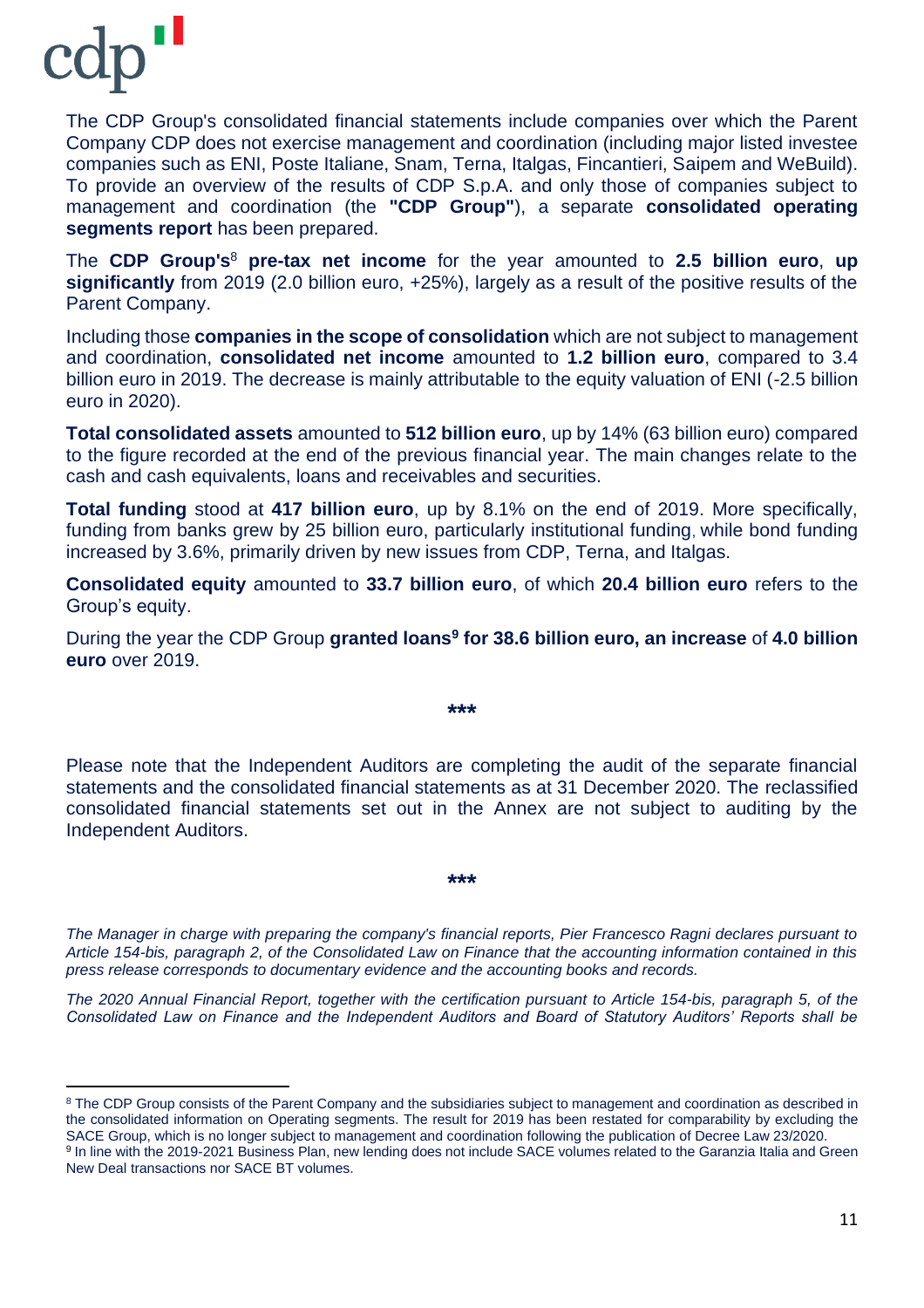*available to the public at the Company's registered office, on the CDP website and in any other manner provided for by the applicable law, within the legal time limits.*

**Media relations CDP +39 06 4221 4000 ufficio.stampa@cdp.it**

**Investor Relations & Rating Agencies +39 06 4221 3253 [investor.relations@cdp.it](mailto:investor.relations@cdp.it)**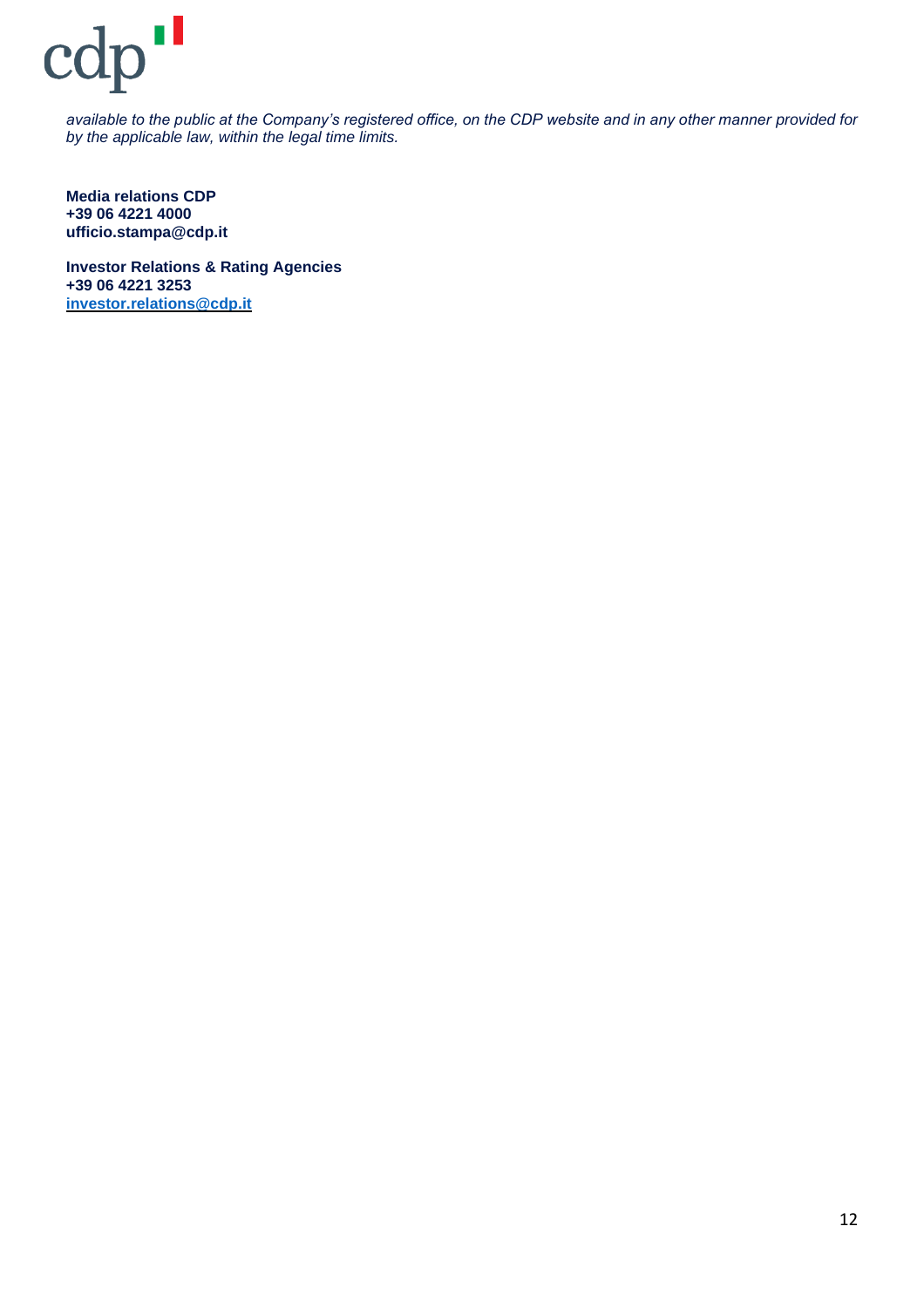### **ANNEXES**

# **Reclassified income statement and balance sheet figures of CDP (\*)**

#### **RECLASSIFIED BALANCE SHEET - Assets**

| (millions of euro; %)                                                      | 31/12/2020 | 31/12/2019 | Change $(+/-)$ | (%) change |
|----------------------------------------------------------------------------|------------|------------|----------------|------------|
| Cash and cash equivalents                                                  | 183.100    | 171.262    | 11.839         | 6.9%       |
| Loans                                                                      | 106.920    | 100.981    | 5.939          | 5.9%       |
| Debt securities                                                            | 74.047     | 70.998     | 3.049          | 4.3%       |
| Equity investments and funds                                               | 35,551     | 34,208     | 1,343          | 3.9%       |
| Assets held for trading and hedging derivatives                            | 3.215      | 1.981      | 1.234          | 62.3%      |
| Property, plant and equipment and intangible assets                        | 416        | 383        | 33             | 8.5%       |
| Accrued income, prepaid expenses and other non-interest-<br>bearing assets | 6,356      | 5.242      | 1.114          | 21.3%      |
| Other assets                                                               | 741        | 796        | (55)           | $-6.9%$    |
| <b>Total assets</b>                                                        | 410.346    | 385,851    | 24.495         | 6.3%       |

#### **RECLASSIFIED BALANCE SHEET - Liabilities and equity**

| (millions of euro; %)                                                            | 31/12/2020 | 31/12/2019 | Change $(+/-)$ | $(%)$ change |
|----------------------------------------------------------------------------------|------------|------------|----------------|--------------|
| Funding                                                                          | 378.262    | 355.693    | 22.570         | 6.3%         |
| - of which :                                                                     |            |            |                |              |
| - postal funding                                                                 | 274.575    | 265.067    | 9.508          | $3.6\%$      |
| - funding from banks                                                             | 66.649     | 48.108     | 18.540         | 38.5%        |
| - funding from customers                                                         | 15,876     | 22.876     | (6.999)        | -30,6%       |
| - bond funding                                                                   | 21.162     | 19.641     | 1.521          | 7,7%         |
| Liabilities held for trading and hedging derivatives                             | 4.541      | 2.830      | 1.711          | 60.5%        |
| Accrued expenses, deferred income and other non-interest-<br>bearing liabilities | 557        | 474        | 83             | 17,6%        |
| Other liabilities                                                                | 803        | 789        | 14             | 1,7%         |
| Provisions for contingencies, taxes and staff severance pay                      | 685        | 1.115      | (430)          | $-38.6%$     |
| Equity                                                                           | 25.497     | 24.951     | 547            | 2,2%         |
| <b>Total liabilities and equity</b>                                              | 410.346    | 385,851    | 24.495         | 6,3%         |

(\*) The reclassified figures are not subject to auditing by the Independent Auditors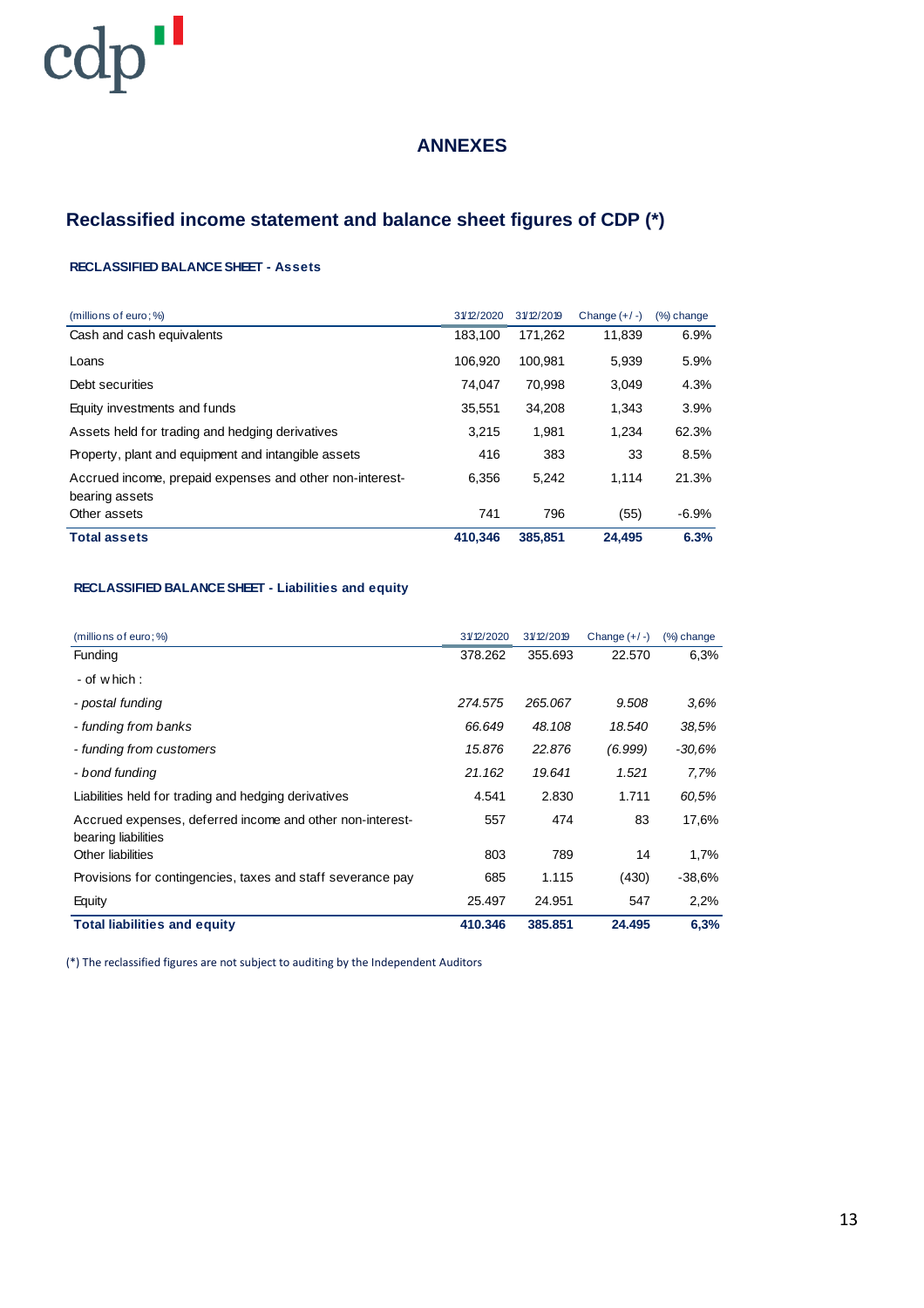### **RECLASSIFIED INCOME STATEMENT**

| (millions of euro; %                                 | 31/12/2020 | 31/12/2019 | Change $(+/-)$ | $%$ ) change |
|------------------------------------------------------|------------|------------|----------------|--------------|
| Net interest income                                  | 2.062      | 1.355      | 707            | 52,2%        |
| Dividends                                            | 1.089      | 1.424      | (335)          | $-23.5%$     |
| Other net revenues (costs)                           | 976        | 770        | 206            | 26,7%        |
| <b>Gross income</b>                                  | 4.126      | 3.549      | 578            | 16,3%        |
| Write-dow ns                                         | (349)      | 119        | (468)          | n/s          |
| Staff costs and other administrative expenses        | (188)      | (176)      | (12)           | 7,1%         |
| Amortisation and other operating expenses and income | (17)       | (3)        | (14)           | n/s          |
| <b>Operating income</b>                              | 3.572      | 3.489      | 83             | 2,4%         |
| Provisions for risks and charges                     | 25         | (50)       | 75             | n/s          |
| Income taxes                                         | (823)      | (703)      | (121)          | 17,2%        |
| Net income                                           | 2.775      | 2.736      | 38             | 1,4%         |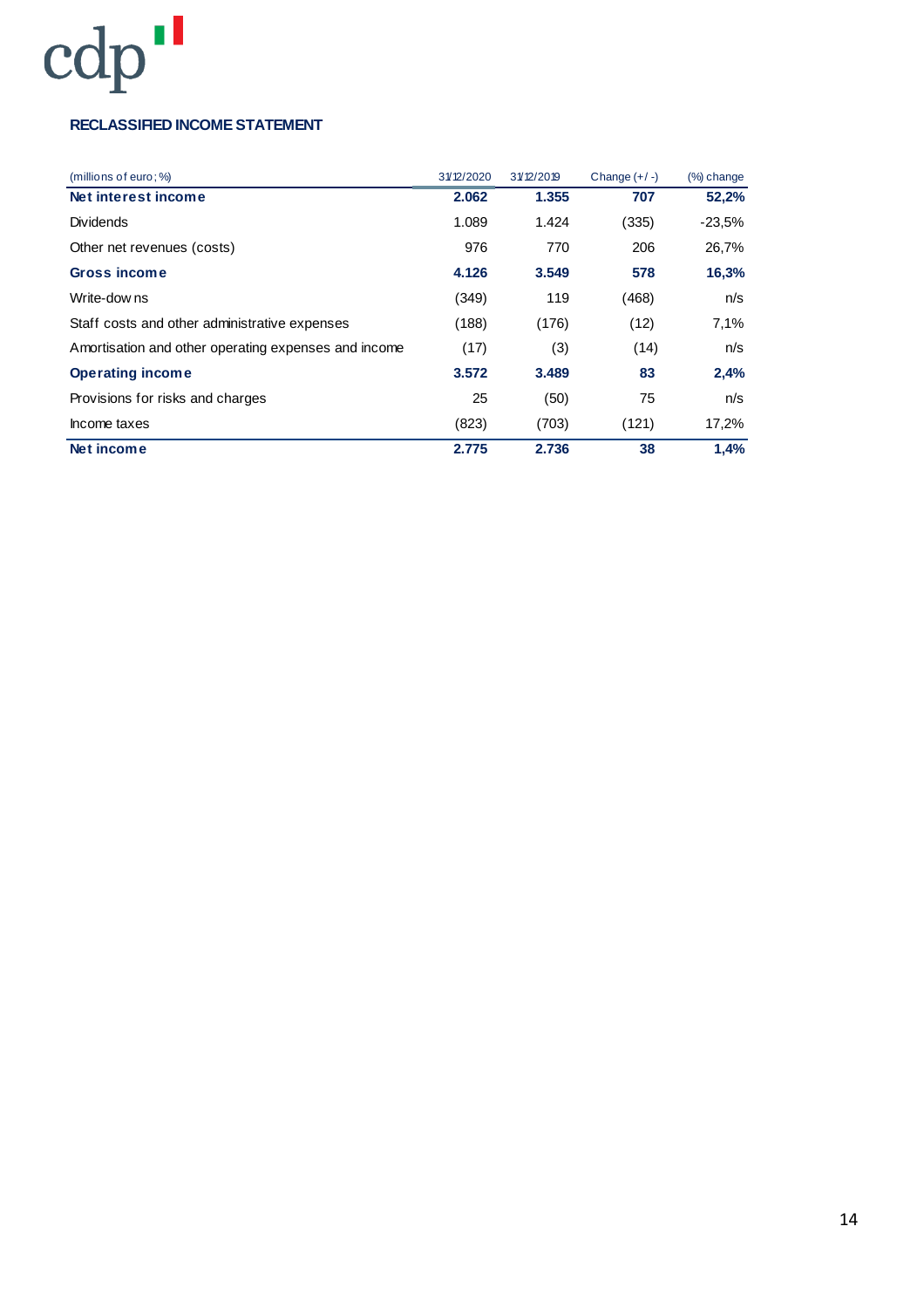# **IFRS Statements for the 2020 Separate Financial Statements of CDP S.p.A. (\*)**

### **BALANCE SHEET**

| ٠<br>u, | t |
|---------|---|

| Assets                                                                         | 31/12/2020      | 31/12/2019      |
|--------------------------------------------------------------------------------|-----------------|-----------------|
| 10. Cash and cash equivalents                                                  | 1,319           | 2,945           |
| 20. Financial assets measured at fair value through profit or loss             | 3,374,567,520   | 2,877,621,143   |
| a) Financial assets held for trading                                           | 238,759,810     | 132,354,188     |
| c) Other financial assets mandatorily measured at fair value                   | 3,135,807,710   | 2,745,266,955   |
| 30. Financial assets measured at fair value through other comprehensive income | 13,064,270,807  | 12,132,370,946  |
| 40. Financial assets measured at amortised cost                                | 357,881,982,696 | 337,105,174,693 |
| Loans to banks<br>a)                                                           | 39,226,451,312  | 27,030,998,423  |
| b)<br>Loans to customers                                                       | 318,655,531,384 | 310,074,176,270 |
| 50. Hedging derivatives                                                        | 444,687,053     | 381,346,407     |
| 60. Fair value change of financial assets in hedged portfolios $(+/-)$         | 2,531,833,125   | 1,467,342,668   |
| 70. Equity investments                                                         | 31,892,214,338  | 30,708,619,338  |
| 80. Property, plant and equipment                                              | 373,384,458     | 352,570,349     |
| Intangible assets<br>90.                                                       | 42,583,786      | 30,778,670      |
| 100. Tax assets                                                                | 461,763,488     | 470,532,581     |
| a) current tax assets                                                          | 23,944,203      | 78,805,161      |
| b) deferred tax assets                                                         | 437,819,285     | 391,727,420     |
| 120. Other assets                                                              | 278,875,476     | 325,097,376     |
| <b>Total assets</b>                                                            | 410,346,164,066 | 385,851,457,116 |

(\*) The independent audit of the accounts had not been completed at the date of this press release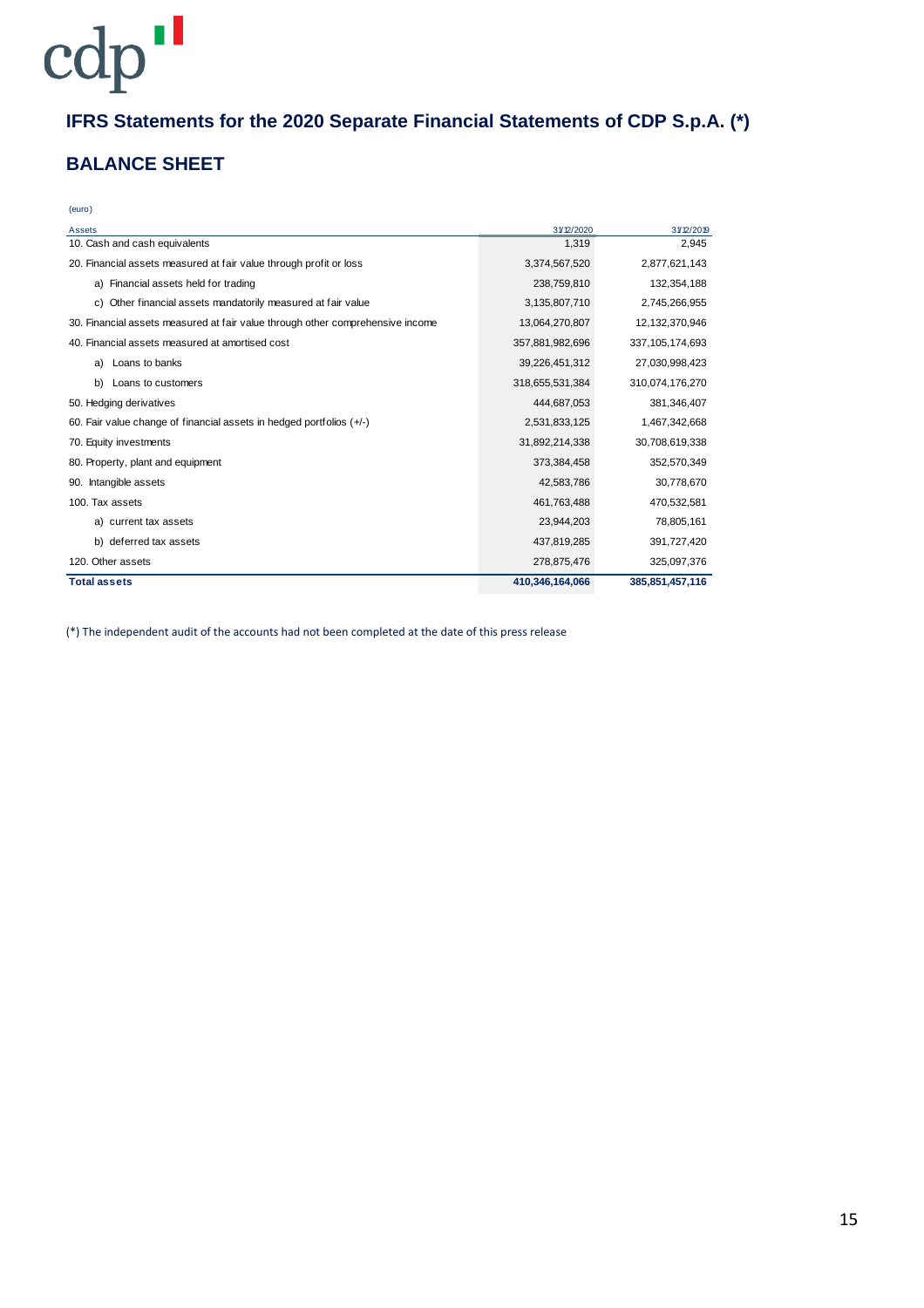| (euro)                                                                |                 |                    |
|-----------------------------------------------------------------------|-----------------|--------------------|
| Liabilities and equity                                                | 31/12/2020      | 31/12/2019         |
| 10. Financial liabilities measured at amortised cost                  | 378,819,556,956 | 356, 166, 295, 137 |
| a) due to banks                                                       | 45,259,543,320  | 30,219,811,671     |
| b) due to customers                                                   | 312,007,319,904 | 305,895,813,522    |
| c) securities issued                                                  | 21,552,693,732  | 20,050,669,944     |
| Financial liabilities held for trading<br>20.                         | 209,820,434     | 128,929,516        |
| <b>Hedging derivatives</b><br>40.                                     | 4,320,965,184   | 2,682,554,691      |
| Adjustment of financial liabilities in hedged portfolios (+/-)<br>50. | 10,352,100      | 18,698,844         |
| <b>Tax liabilities</b><br>60.                                         | 208,176,217     | 285,024,331        |
| a) current tax liabilties                                             | 19,823,143      | 105,092,507        |
| b) deferred tax liabilties                                            | 188,353,074     | 179,931,824        |
| 80. Other liabilities                                                 | 803,194,183     | 789,434,298        |
| 90. Staff severance pay                                               | 1,017,134       | 962,548            |
| 100. Provisions for risks and charges                                 | 475,625,125     | 828,826,174        |
| a) guarantees issued and commitments                                  | 328,619,764     | 219,382,082        |
| c) other provisions                                                   | 147,005,361     | 609,444,092        |
| 110. Valuation reserves                                               | 653,173,211     | 902,073,725        |
| 140. Reserves                                                         | 15,962,320,645  | 15,371,824,233     |
| 150. Share premium reserve                                            | 2,378,517,244   | 2,378,517,244      |
| Share capital<br>160                                                  | 4,051,143,264   | 4,051,143,264      |
| Treasury shares (-)<br>170                                            | (322, 220, 116) | (489, 110, 970)    |
| 180 Net income (loss) for the year $(+/-)$                            | 2,774,522,485   | 2,736,284,081      |
| <b>Total liabilities and equity</b>                                   | 410,346,164,066 | 385,851,457,116    |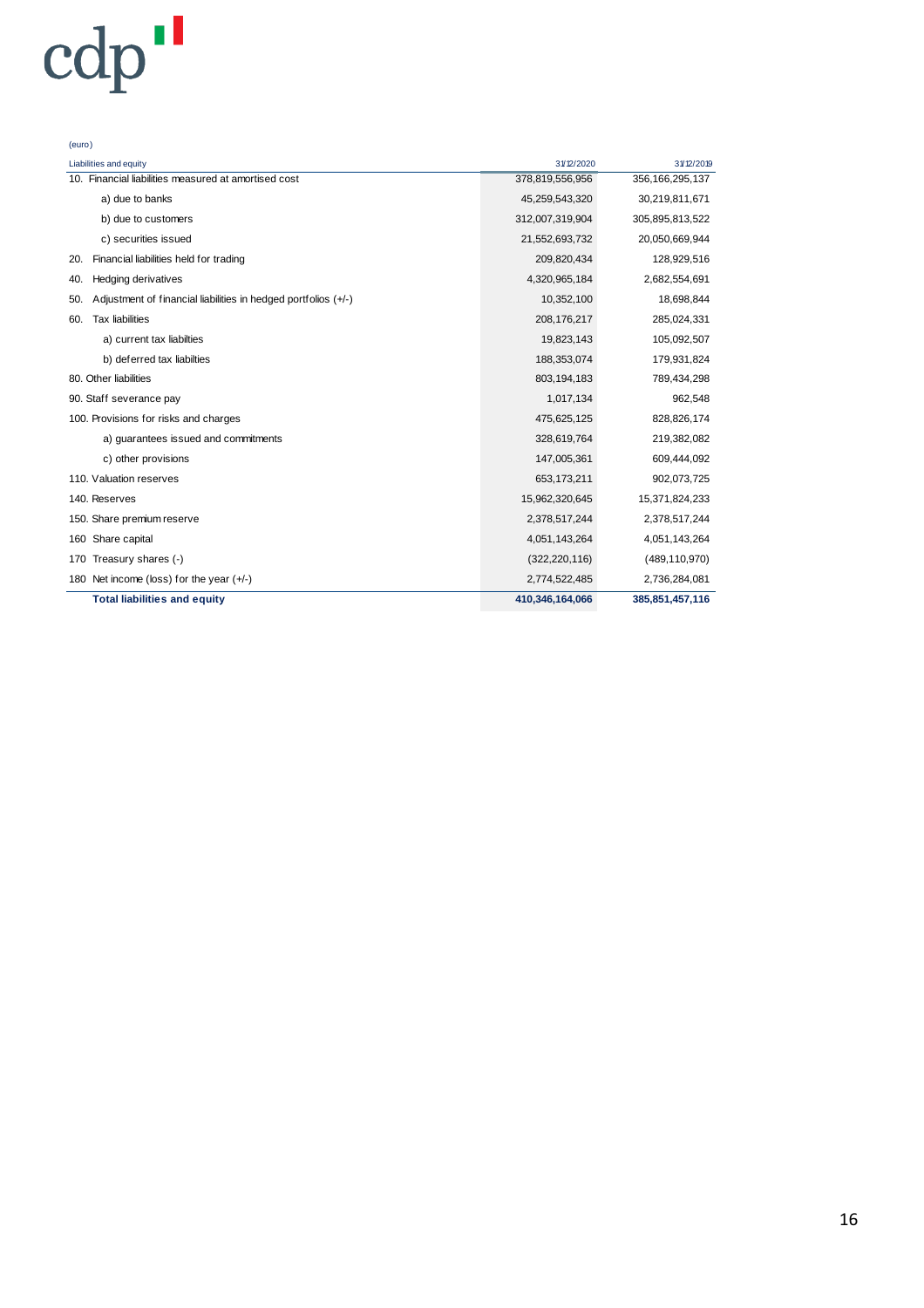## **INCOME STATEMENT**

cdp"

| (euro) |                                                                                                            |                    |                 |
|--------|------------------------------------------------------------------------------------------------------------|--------------------|-----------------|
| Items  |                                                                                                            | 2020               | 2019            |
|        | 10. Interest income and similar income                                                                     | 7,719,754,617      | 6,988,054,591   |
|        | of which: interest income calculated using the effective interest rate method                              | 7,994,809,421      | 7,242,285,057   |
|        | 20. Interest expense and similar expense                                                                   | (4, 565, 186, 464) | (4,462,007,713) |
|        | 30. Net interest income                                                                                    | 3,154,568,153      | 2,526,046,878   |
|        | 40. Commission income                                                                                      | 409,655,062        | 391,782,321     |
|        | 50. Commission expense                                                                                     | (1,408,788,670)    | (1,483,724,319) |
|        | 60. Net commission income (expense)                                                                        | (999, 133, 608)    | (1,091,941,998) |
|        | 70. Dividends and similar revenues                                                                         | 1,089,038,325      | 1,423,995,543   |
|        | 80. Profits (losses) on trading activities                                                                 | (21,084,673)       | (22, 386, 973)  |
|        | 90. Fair value adjustments in hedge accounting                                                             | 23,920,623         | (31, 274, 015)  |
|        | 100. Gains (losses) on disposal or repurchase of:                                                          | 873,666,735        | 743,604,178     |
|        | a) financial assets measured at amortised cost                                                             | 736,876,810        | 632,736,830     |
|        | b) financial assets measured at fair value through other comprehensive income                              | 136,789,925        | 110,867,348     |
|        | 110. Profits (losses) on financial assets and liabilities measured at fair value through profit or<br>loss | (100, 426, 355)    | (7,804,414)     |
|        | a) financial assets and liabilities designated at fair value                                               |                    | 23,869          |
|        | b) other financial asstes mandatorily measured at fair value                                               | (100, 426, 355)    | (7,828,283)     |
|        | 120. Gross income                                                                                          | 4,020,549,200      | 3,540,239,199   |
|        | 130. Net adjustments/recoveries for credit risk relating to:                                               | (151, 277, 092)    | 76,749,381      |
|        | a) financial assets measured at amortised cost                                                             | (151,001,121)      | 80,839,149      |
|        | b) financial assets at fair value through other comprehensive income                                       | (275, 971)         | (4,089,768)     |
|        | 140. Gains/losses from changes in contrats without derecognition                                           | (15, 223)          | (496, 967)      |
|        | 150. Financial income (expense), net                                                                       | 3,869,256,885      | 3,616,491,613   |
|        | 160. Administrative expenses                                                                               | (190, 416, 437)    | (177, 078, 353) |
|        | a) staff costs                                                                                             | (123,068,383)      | (110,968,473)   |
|        | b) other administrative expenses                                                                           | (67, 348, 054)     | (66, 109, 880)  |
|        | 170. Net accruals to the provisions for risks and charges                                                  | (66, 911, 478)     | (60, 517, 547)  |
|        | a) guarantees issued and commitments                                                                       | (92,017,421)       | (10, 304, 725)  |
|        | b) other net accruals                                                                                      | 25,105,943         | (50, 212, 822)  |
|        | 180. Net adjustments to/recoveries on property, plant and equipment                                        | (13, 144, 005)     | (9,057,661)     |
|        | 190. Net adjustments to/recoveries on intangible assets                                                    | (8,900,816)        | (5,678,147)     |
|        | 200. Other operating income (costs)                                                                        | 7,704,767          | 13,329,498      |
|        | 210. Operating costs                                                                                       | (271, 667, 969)    | (239,002,210)   |
|        | 220. Gains (losses) on equity investments                                                                  |                    | 61,346,965      |
|        | 250. Gains (losses) on disposal of investments                                                             | (48, 432)          | (43, 487)       |
|        | 260. Income (loss) before tax from continuing operations                                                   | 3,597,540,484      | 3,438,792,881   |
|        | 270. Income tax for the year on continuing operations                                                      | (823, 017, 999)    | (702, 508, 800) |
|        | 280. Income (loss) after tax on continuing operations                                                      | 2,774,522,485      | 2,736,284,081   |
|        | 300. Net income (loss) for the year                                                                        | 2,774,522,485      | 2,736,284,081   |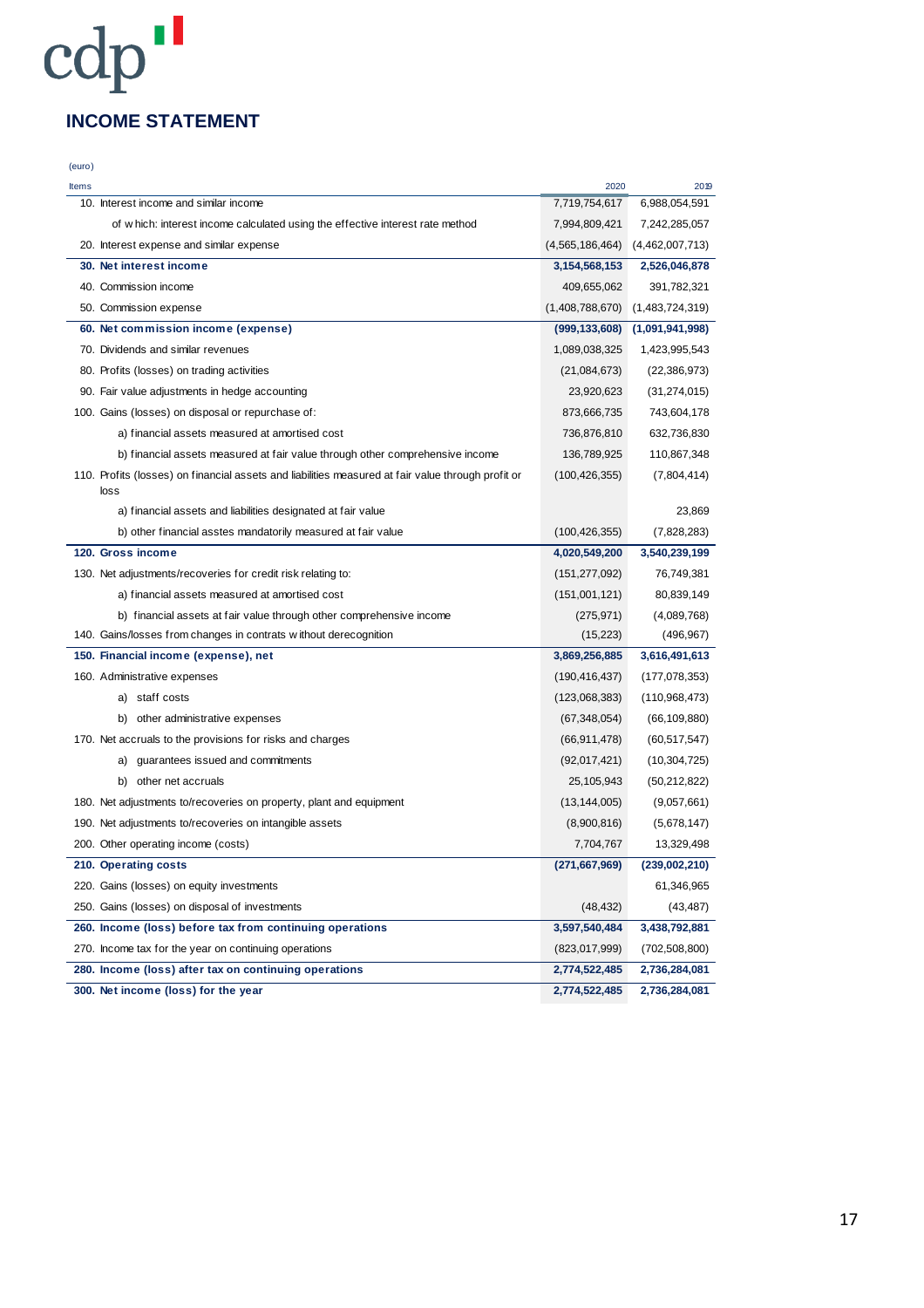## **STATEMENT OF COMPREHENSIVE INCOME**

(euro)

| <b>Items</b> |                                                                                                                   | 2020            | 2019          |
|--------------|-------------------------------------------------------------------------------------------------------------------|-----------------|---------------|
|              | 10. Net income (loss) for the year                                                                                | 2,774,522,485   | 2,736,284,081 |
|              | Other comprehensive income net of tax not transferred to income statement                                         | (241, 923, 764) | 61,837,532    |
| 20.          | Equity securities designated at fair value through other comprehensive income                                     | (241, 923, 764) | 61,837,532    |
|              | Other comprehensive income net of taxes transferred to income statement                                           | (6,976,750)     | 300,381,496   |
|              | 120. Cash flow hedges                                                                                             | (67, 229, 211)  | (8,951,269)   |
|              | 140. Financial assets (other than equity securities) measured at fair value through other<br>comprehensive income | 60.252.461      | 309.332.765   |
|              | 170. Total other comprehensive income net of tax                                                                  | (248,900,514)   | 362,219,028   |
|              | 180. Comprehensive income (items 10+170)                                                                          | 2,525,621,971   | 3.098.503.109 |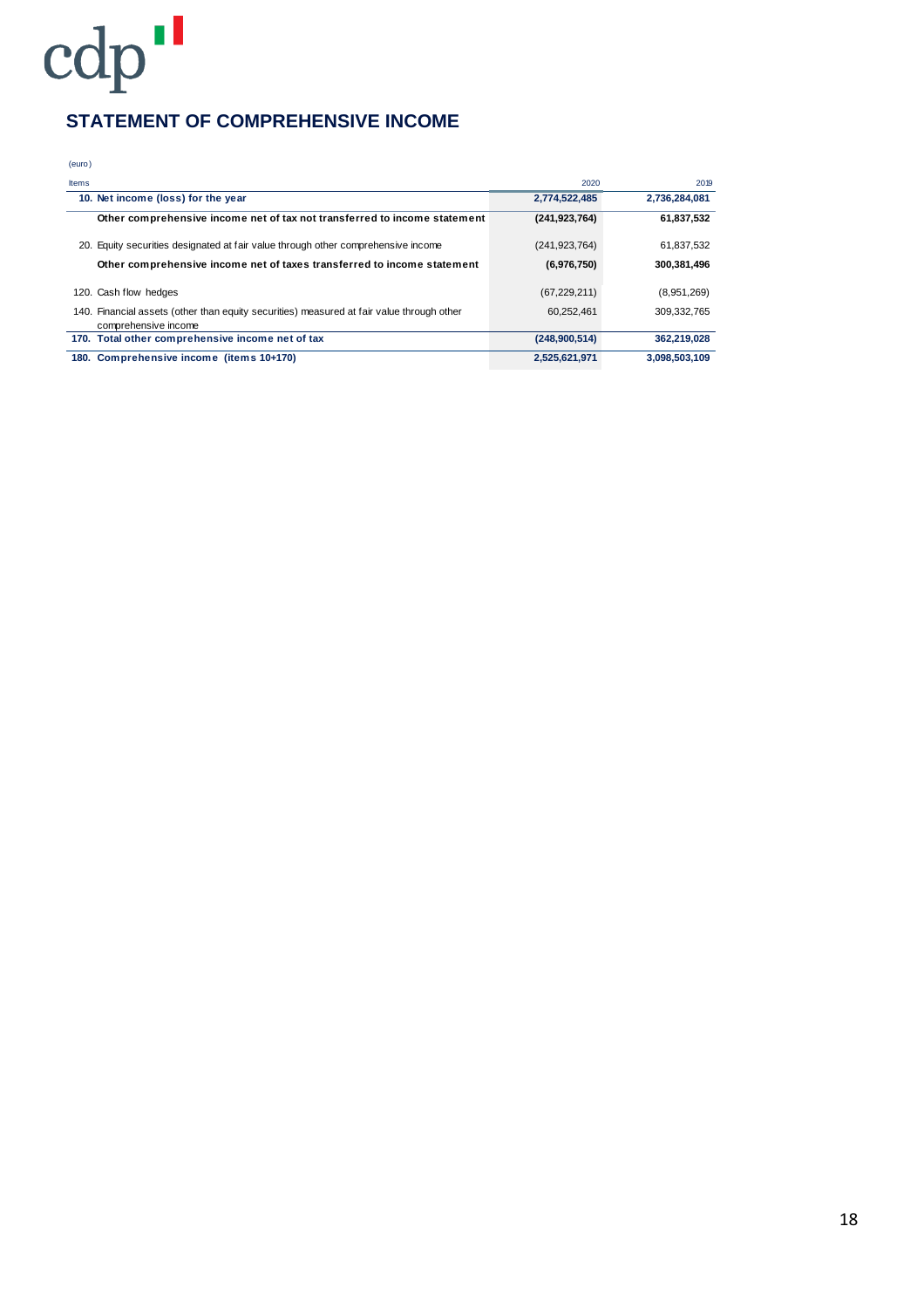## **CASH FLOW STATEMENT (indirect method)**

| (euro)                                                                                                                                                   | 2020                | 2019                |
|----------------------------------------------------------------------------------------------------------------------------------------------------------|---------------------|---------------------|
| <b>A. OPERATING ACTIVITIES</b>                                                                                                                           |                     |                     |
| 1. Operations                                                                                                                                            | 5,849,566,186       | 6,642,352,905       |
| - net income for the year $(+/-)$                                                                                                                        | 2,774,522,485       | 2,736,284,081       |
| - gains (losses) on financial assets held for trading and on other financial<br>assets/liabilities measured at fair value through profit or loss $(-/+)$ | 107,830,538         | (10, 531, 452)      |
| - gains (losses) on hedging activities $(-/+)$                                                                                                           | (43,789,513)        | 31,274,015          |
| - net impairment adjustments (+/-)                                                                                                                       | 275,095,557         | (57, 249, 106)      |
| - net value adjustments to property, plant and equipment and intangible assets $(+/-)$                                                                   | 22,044,821          | 14,735,808          |
| - net provisions and other costs/revenues (+/-)                                                                                                          | 2,046,826           | 70,649,643          |
| - unpaid charges, taxes and tax credits (+/-)                                                                                                            | 60,638,645          | (250, 529, 014)     |
| - w ritedow ns/w ritebacks of equity investments (+/-)                                                                                                   |                     | (61, 346, 965)      |
| - other adjustments (+/-)                                                                                                                                | 2,651,176,827       | 4,169,065,895       |
| 2. Cash generated by/used in financial assets                                                                                                            | (17,627,822,442)    | (21, 772, 248, 987) |
| - financial assets held for trading                                                                                                                      | (47, 228, 227)      | (47, 426, 219)      |
| - other financial assets mandatorily measured at fair value                                                                                              | (496, 589, 127)     | (59,958,223)        |
| - financial assets measured at fair value through other comprehensive income                                                                             | (992, 872, 758)     | (64, 784, 901)      |
| - financial assets measured at amortised cost                                                                                                            | (16, 246, 581, 327) | (21,766,649,050)    |
| - other assets                                                                                                                                           | 155,448,997         | 166,569,406         |
| 3. Cash generated by/used in financial liabilities                                                                                                       | 19,348,752,205      | 10,405,998,554      |
| - financial liabilities measured at amortised cost                                                                                                       | 19,729,055,160      | 10,759,688,815      |
| - financial liabilities held for trading                                                                                                                 | 47,727,931          | 51,831,401          |
| - financial liabilities designated at fair value                                                                                                         |                     | (500, 023, 869)     |
| - other liabilities                                                                                                                                      | (428,030,886)       | 94,502,207          |
| Cash generated by/used in operating activities                                                                                                           | 7,570,495,949       | (4,723,897,528)     |
| <b>B. INVESTMENT ACTIVITIES</b>                                                                                                                          |                     |                     |
| 1. Cash generated by                                                                                                                                     |                     | 10,000              |
| - sale of property plant and equipment                                                                                                                   |                     | 10,000              |
| 2. Cash used in                                                                                                                                          | (1,210,942,955)     | (354, 751, 172)     |
| - purchase of equity investments                                                                                                                         | (1, 183, 595, 000)  | (326, 207, 499)     |
| - purchase of property, plant and equipment                                                                                                              | (5,900,541)         | (13,370,360)        |
| - purchase of intangible assets                                                                                                                          | (21, 447, 414)      | (15, 173, 314)      |
| Cash generated by/used in investing activities                                                                                                           | (1,210,942,955)     | (354, 741, 172)     |
| <b>C. FINANCING ACTIVITIES</b>                                                                                                                           |                     |                     |
| - dividend distribution and other allocations                                                                                                            | (2, 152, 931, 021)  | (2,514,569,355)     |
| Cash generated by/used in financing activities                                                                                                           | (2, 152, 931, 021)  | (2,514,569,355)     |
| <b>CASH GENERATED/USED DURING THE YEAR</b>                                                                                                               | 4,206,621,973       | (7,593,208,055)     |

#### **RECONCILATION**

| Items $(*)$                                                     | 2020            | 2019            |
|-----------------------------------------------------------------|-----------------|-----------------|
| Cash and cash equivalents at beginning of the year              | 151,126,778,454 | 158,719,986,509 |
| Total cash generated/used during the year                       | 4,206,621,973   | (7,593,208,055) |
| Cash and cash equivalents: effects of changes in exchange rates | (23, 313, 942)  |                 |
| Cash and cash equivalents at end of the year                    | 155,310,086,485 | 151,126,778,454 |

(\*) The cash and cash equivalents reported in the cash flow statement comprise the balance of item 10 "Cash and cash equivalents", the balance on the current account held with the Central Treasury and the positive balance of the bank current accounts, both reported under item 40 "Financial assets measured at amortised cost", net of current accounts with a negative balance reported under item 10 "Financial liabilities measured at amortised cost" under liabilities.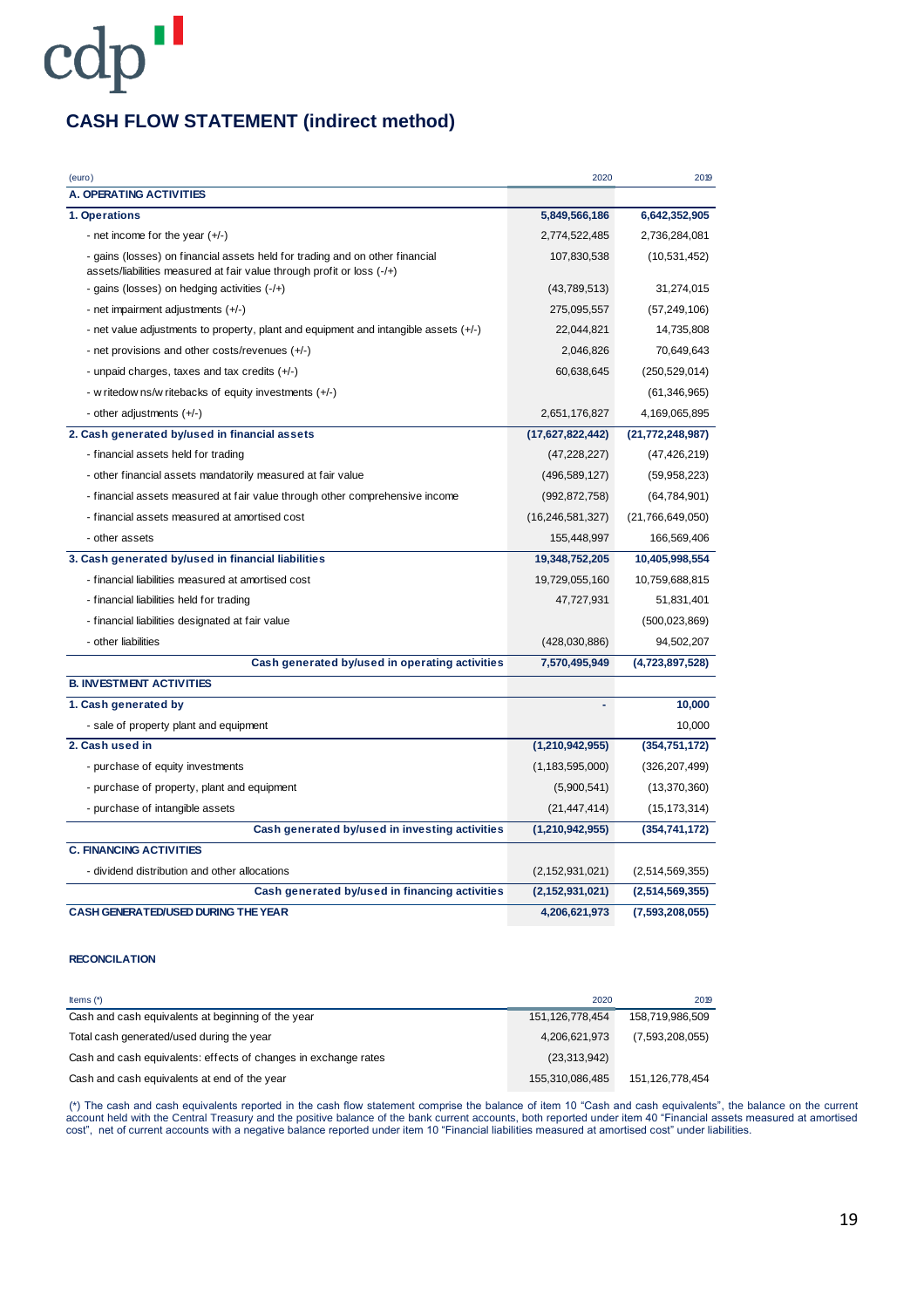# **Statements of reconciliation of accounting and operating figures relating to CDP (\*)**

#### **Balance sheet - assets – Reconciliation**

| (millions of euro)<br>ASSETS - Balance sheet items         | 31December 2020 | Cash and cash<br>equivalents and<br>other treasury<br>investments | Loans   | Debt securities.<br>equity<br>securities | Equity<br>investments<br>and Funds | trading and<br>hedging<br>derivatives | Assets held for Property, plant<br>and intangible<br>assets | and equipment Accrued income, prepaid<br>expenses and other non-<br>interest bearing assets<br>Other assets |     |
|------------------------------------------------------------|-----------------|-------------------------------------------------------------------|---------|------------------------------------------|------------------------------------|---------------------------------------|-------------------------------------------------------------|-------------------------------------------------------------------------------------------------------------|-----|
| 10. Cash and cash equivalents                              |                 |                                                                   |         |                                          |                                    |                                       |                                                             |                                                                                                             |     |
| 20. Financial assets measured at fair value through profit | 3,375           |                                                                   |         | 93                                       | 3,043                              | 239                                   |                                                             |                                                                                                             |     |
| or loss                                                    |                 |                                                                   |         |                                          |                                    |                                       |                                                             |                                                                                                             |     |
| 30. Financial assets measured at fair value through other  | 13,064          |                                                                   |         | 12,418                                   | 615                                |                                       |                                                             | 31                                                                                                          |     |
| comprehensive income                                       |                 |                                                                   |         |                                          |                                    |                                       |                                                             |                                                                                                             |     |
| 40. Financial assets measured at amortised cost            | 357,882         |                                                                   |         |                                          |                                    |                                       |                                                             |                                                                                                             |     |
|                                                            |                 |                                                                   |         |                                          |                                    |                                       |                                                             |                                                                                                             |     |
| Loans to banks<br>a)                                       | 39,226          | 26,692                                                            | 12,472  |                                          |                                    |                                       |                                                             | 62                                                                                                          |     |
| b)<br>Loans to customers                                   | 318,656         | 156,408                                                           | 94,448  | 61,536                                   |                                    |                                       |                                                             | 6,263                                                                                                       |     |
| 50. Hedging derivatives                                    | 445             |                                                                   |         |                                          |                                    | 445                                   |                                                             |                                                                                                             |     |
| 60. Fair value change of financial assets in hedged        | 2,532           |                                                                   |         |                                          |                                    | 2,532                                 |                                                             |                                                                                                             |     |
| portfolios $(+/-)$                                         |                 |                                                                   |         |                                          |                                    |                                       |                                                             |                                                                                                             |     |
| 70. Equity investments                                     | 31,892          |                                                                   |         |                                          | 31,892                             |                                       |                                                             |                                                                                                             |     |
| 80. Property, plant and equipment                          | 373             |                                                                   |         |                                          |                                    |                                       | 373                                                         |                                                                                                             |     |
| 90. Intangible assets                                      | 43              |                                                                   |         |                                          |                                    |                                       | 43                                                          |                                                                                                             |     |
| 100. Tax assets                                            | 462             |                                                                   |         |                                          |                                    |                                       |                                                             |                                                                                                             | 462 |
| 110. Non-current assets and disposal groups held for       |                 |                                                                   |         |                                          |                                    |                                       |                                                             |                                                                                                             |     |
| sale                                                       |                 |                                                                   |         |                                          |                                    |                                       |                                                             |                                                                                                             |     |
| 120. Other assets                                          | 279             |                                                                   |         |                                          |                                    |                                       |                                                             |                                                                                                             | 279 |
| <b>Total assets</b>                                        | 410,346         | 183,100                                                           | 106,920 | 74,047                                   | 35,551                             | 3,215                                 | 416                                                         | 6,356                                                                                                       | 741 |

#### **Balance sheet - Liabilities and equity - Reconciliation**

| (millions of euro)                                                                      |                 | Funding |                |                       |                           |                     | <b>Liabilities held</b><br>for trading<br>and hedging | Accrued<br>expenses,<br>deferred<br>income and<br>other non- |                   | Provisions for<br>contingencies. |              |
|-----------------------------------------------------------------------------------------|-----------------|---------|----------------|-----------------------|---------------------------|---------------------|-------------------------------------------------------|--------------------------------------------------------------|-------------------|----------------------------------|--------------|
| LIABILITIES AND EQUITY - Balance sheet items                                            | 31December 2020 |         | Postal Funding | Funding from<br>banks | Funding from<br>customers | <b>Bond Funding</b> | derivatives                                           | interest bearing<br>assets                                   | Other liabilities | taxes and staff<br>severance pay | Total equity |
| 10. Financial liabilities measured at amortised                                         | 378,820         |         |                |                       |                           |                     |                                                       |                                                              |                   |                                  |              |
| Due to banks<br>a)                                                                      | 45,260          | 45,285  | 2,019          | 43,266                |                           |                     |                                                       | (26)                                                         |                   |                                  |              |
| b)<br>Due to customers                                                                  | 312,007         | 311,815 | 272,556        | 23,382                | 15,876                    |                     |                                                       | 192                                                          |                   |                                  |              |
| Securities issued<br>c)                                                                 | 21,553          | 21,162  |                |                       |                           | 21,162              |                                                       | 390                                                          |                   |                                  |              |
| 20. Financial liabilities held for trading                                              | 210             |         |                |                       |                           |                     | 210                                                   |                                                              |                   |                                  |              |
| 30. Financial liabilities designated at fair value                                      |                 |         |                |                       |                           |                     |                                                       |                                                              |                   |                                  |              |
| 40. Hedging derivatives                                                                 | 4,321           |         |                |                       |                           |                     | 4,321                                                 |                                                              |                   |                                  |              |
| 50. Fair value change of financial liabilities in<br>hedged portfolios                  | 10              |         |                |                       |                           |                     | 10                                                    |                                                              |                   |                                  |              |
| 60. Tax liabilities                                                                     | 208             |         |                |                       |                           |                     |                                                       |                                                              |                   | 208                              |              |
| 70. Liabilities associated with non-current<br>assets and disposal groups held for sale |                 |         |                |                       |                           |                     |                                                       |                                                              |                   |                                  |              |
| 80. Other liabilities                                                                   | 803             |         |                |                       |                           |                     |                                                       |                                                              | 803               |                                  |              |
| 90. Staff severance pay                                                                 | $\overline{1}$  |         |                |                       |                           |                     |                                                       |                                                              |                   | -1                               |              |
| 100. Provisions for risks and charges                                                   | 476             |         |                |                       |                           |                     |                                                       |                                                              |                   | 476                              |              |
| 110. Valuation reserves                                                                 | 653             |         |                |                       |                           |                     |                                                       |                                                              |                   |                                  | 653          |
| 120. Redeemable shares                                                                  |                 |         |                |                       |                           |                     |                                                       |                                                              |                   |                                  |              |
| 130. Equity instruments                                                                 |                 |         |                |                       |                           |                     |                                                       |                                                              |                   |                                  |              |
| 140. Reserves                                                                           | 15.962          |         |                |                       |                           |                     |                                                       |                                                              |                   |                                  | 15.962       |
| 150. Share premium reserve                                                              | 2,379           |         |                |                       |                           |                     |                                                       |                                                              |                   |                                  | 2,379        |
| 160. Share capital                                                                      | 4,051           |         |                |                       |                           |                     |                                                       |                                                              |                   |                                  | 4,051        |
| 170. Treasury shares                                                                    | (322)           |         |                |                       |                           |                     |                                                       |                                                              |                   |                                  | (322)        |
| 180. Net income (loss) for the year                                                     | 2,775           |         |                |                       |                           |                     |                                                       |                                                              |                   |                                  | 2,775        |
| <b>Total liabilities and equity</b>                                                     | 410,346         | 378,262 | 274,575        | 66,649                | 15,876                    | 21,162              | 4,541                                                 | 557                                                          | 803               | 685                              | 25,497       |

(\*) The reclassified figures are not subject to auditing by the Independent Auditors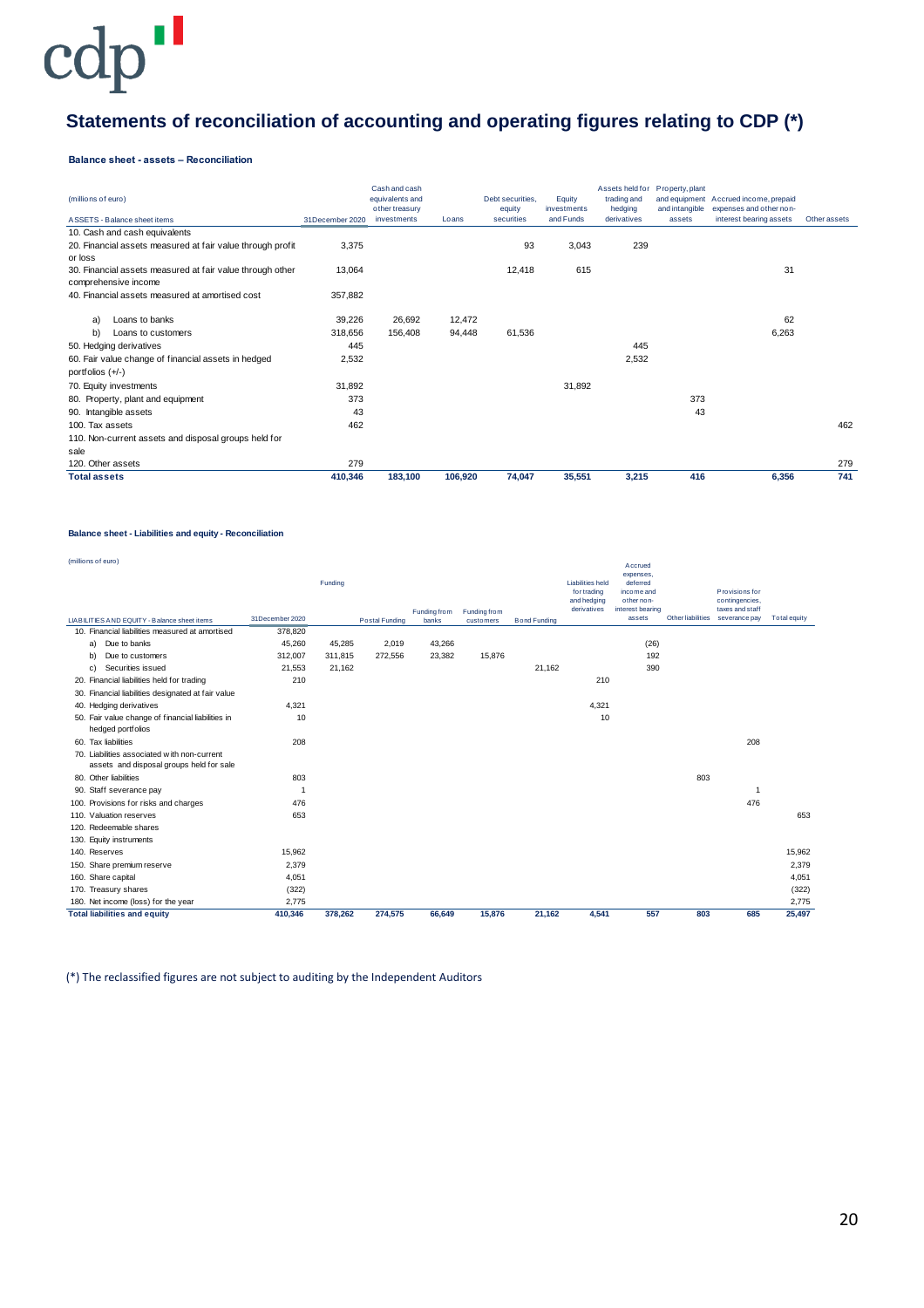#### **income statement – Reconciliation**

| (milions of euro)<br><b>INCOME STATEMENT-Financial statement items</b>                                     | 31December<br>2020 | Net interest<br>inco me | <b>Dividends</b> | Other net<br>revenues<br>(costs) | Gross Income | Write-downs | Operating<br>costs | Operating<br>income | Net provisions<br>for risks and<br>charges | Income taxes | Net income<br>(loss) for the<br>year |
|------------------------------------------------------------------------------------------------------------|--------------------|-------------------------|------------------|----------------------------------|--------------|-------------|--------------------|---------------------|--------------------------------------------|--------------|--------------------------------------|
| 10. Interest income and similiar income                                                                    | 7.720              | 7,720                   |                  |                                  | 7.720        |             |                    | 7.720               |                                            |              | 7,720                                |
| 20. Interest expense and similar expense                                                                   | (4, 565)           | (4, 565)                |                  |                                  | (4, 565)     |             |                    | (4, 565)            |                                            |              | (4, 565)                             |
| 40. Commissin income                                                                                       | 410                | 300                     |                  | 110                              | 410          |             |                    | 410                 |                                            |              | 410                                  |
| 50. Commissin expense                                                                                      | (1,409)            | (1, 393)                |                  | (16)                             | (1,409)      |             |                    | (1,409)             |                                            |              | (1,409)                              |
| 70. Dividends and similar revenues                                                                         | 1.089              |                         | 1.089            |                                  | 1,089        |             |                    | 1.089               |                                            |              | 1.089                                |
| 80. Profits (losses) on trading activities                                                                 | (21)               |                         |                  | (21)                             | (21)         |             |                    | (21)                |                                            |              | (21)                                 |
| 90. Net gain (loss) on hedging activities                                                                  | 24                 |                         |                  | 24                               | 24           |             |                    | 24                  |                                            |              | 24                                   |
| 100. Gains (losses) on disposal or repurchase                                                              | 874                |                         |                  | 874                              | 874          |             |                    | 874                 |                                            |              | 874                                  |
| 110. Profits (losses) on financial assets and liabilities measured at fair value<br>through profit or loss | (100)              |                         |                  | 5                                | 5            | (106)       |                    | (100)               |                                            |              | (100)                                |
| 130. Net adjustments/recoveries for credit risk                                                            | (151)              |                         |                  |                                  |              | (151)       |                    | (151)               |                                            |              | (151)                                |
| 140. Gains/losses from changes in contrats without derecognition                                           |                    |                         |                  |                                  |              |             |                    |                     |                                            |              |                                      |
| 160. Administrative expenses                                                                               | (190)              |                         |                  |                                  |              |             | (190)              | (190)               |                                            |              | (190)                                |
| 170. Net accruals to the provisions for risks and charges                                                  | (67)               |                         |                  |                                  |              | (92)        |                    | (92)                | 25                                         |              | (67)                                 |
| 180. Net adjustments to/recoveries on property, plant and equipment                                        | (13)               |                         |                  |                                  |              |             | (13)               | (13)                |                                            |              | (13)                                 |
| 190. Net adjustments to/recoveries on intangible assets                                                    | (9)                |                         |                  |                                  |              |             | (9)                | (9)                 |                                            |              | (9)                                  |
| 200. Other operating income (costs)                                                                        | 8                  |                         |                  |                                  |              |             | 8                  | 8                   |                                            |              | 8                                    |
| 220. Gains (losses) on equity investments                                                                  |                    |                         |                  |                                  |              |             |                    |                     |                                            |              |                                      |
| 230. Gains (Losses) on tangible and intangible assets measured at fair<br>value                            |                    |                         |                  |                                  |              |             |                    |                     |                                            |              |                                      |
| 240. Goodw ill impairment                                                                                  |                    |                         |                  |                                  |              |             |                    |                     |                                            |              |                                      |
| 250. Gains (losses) on disposal of investments                                                             |                    |                         |                  |                                  |              |             |                    |                     |                                            |              |                                      |
| 270. Income tax for the year on continuing operations                                                      | (823)              |                         |                  |                                  |              |             |                    |                     |                                            | (823)        | (823)                                |
| 280. Income (loss) after tax on discontinued operations                                                    |                    |                         |                  |                                  |              |             |                    |                     |                                            |              |                                      |
| <b>Total income statement</b>                                                                              | 2.775              | 2.062                   | 1.089            | 976                              | 4.126        | (349)       | (205)              | 3.572               | 25                                         | (823)        | 2,775                                |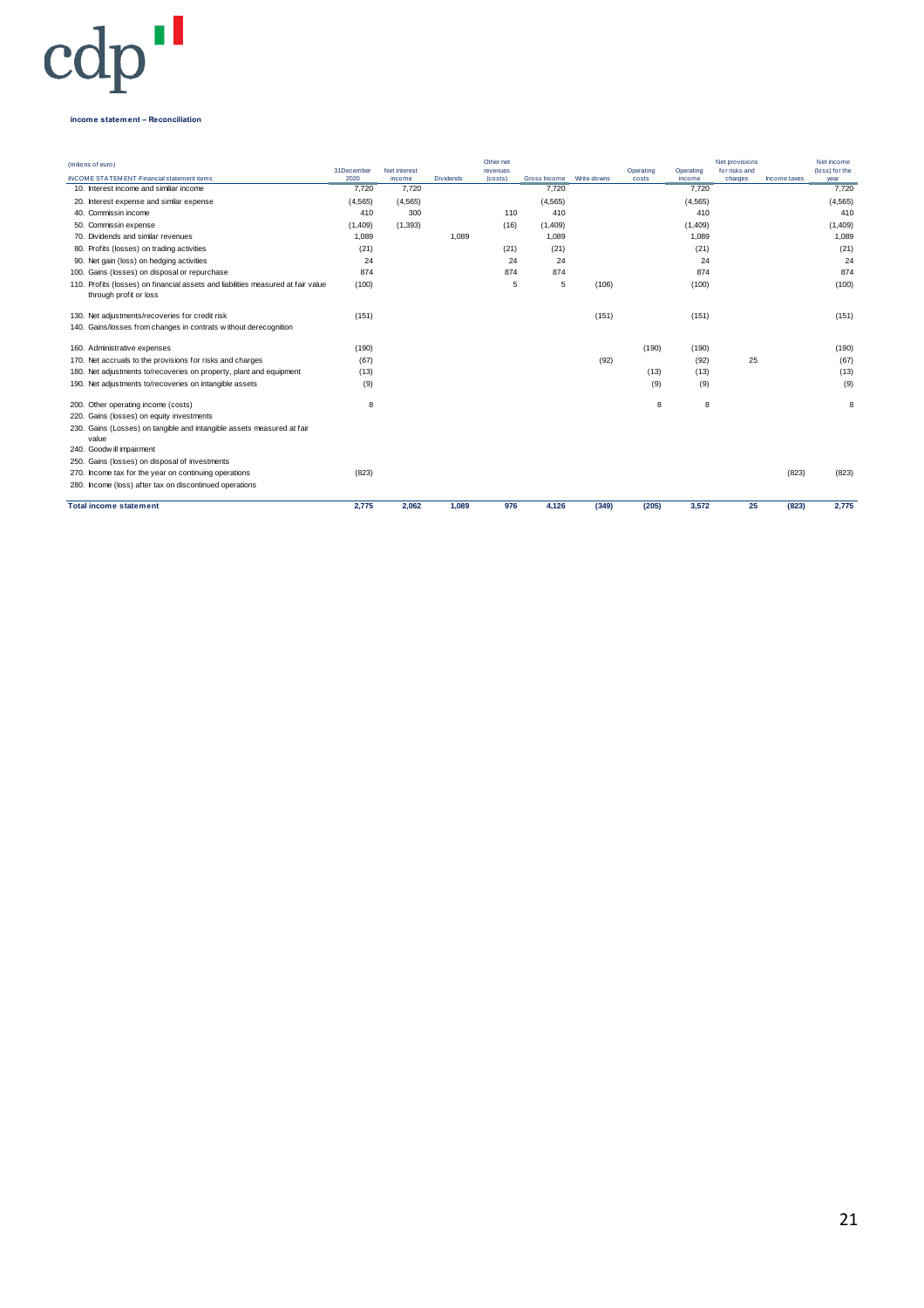# **RECLASSIFIED CONSOLIDATED BALANCE SHEET (\*\*)**

| (millions of euro; %)                                              | 31/12/2020 | $31/12/2019$ (*) | Change $(+)$ | Change (%) |
|--------------------------------------------------------------------|------------|------------------|--------------|------------|
| <b>Assets</b>                                                      |            |                  |              |            |
| Cash and cash equivalents and other trasury<br>investments         | 220.042    | 170.934          | 49.108       | 28.7%      |
| Loans                                                              | 113,322    | 105.664          | 7.658        | 7.2%       |
| Debt securities and units in collective<br>investment undertakings | 88,746     | 84,719           | 4,027        | 4.8%       |
| Equity investments                                                 | 15,834     | 18,952           | (3, 118)     | -16.5%     |
| Trading and hedging derivatives                                    | 660        | 499              | 161          | 32.3%      |
| Property, plant and equipment and intangible<br>assets             | 54,673     | 53,337           | 1,336        | 2.5%       |
| Reinsurers' share of technical reserves                            | 2,595      | 1.002            | 1,593        | n.S.       |
| Other assets                                                       | 16,536     | 14.402           | 2.134        | 14.8%      |
| <b>Total Assets</b>                                                | 512,408    | 449.509          | 62,899       | 14.0%      |

(\*) Figures as at 31 december 2019 have been restated as a result of the purchase price allocation on Ansaldo Energia and SIA

| (millions of euro; %)                                          | 31/12/2020 | $31/12/2019$ (*) | Change $(+)$ | Change (%) |
|----------------------------------------------------------------|------------|------------------|--------------|------------|
| <b>Liabilities and equity</b>                                  |            |                  |              |            |
| Funding                                                        | 417,104    | 385,719          | 31,385       | 8.1%       |
| of which:                                                      |            |                  |              |            |
| - postal funding                                               | 274,575    | 265,067          | 9,508        | $3.6\%$    |
| - funding from banks                                           | 85,096     | 60,082           | 25,014       | 41.6%      |
| - funding from customer                                        | 14,050     | 18,705           | (4,655)      | $-24.9%$   |
| - bond funding                                                 | 43,383     | 41,865           | 1,518        | 3.6%       |
| Liabilities held for trading and hedging<br>derivatives        | 4,952      | 3,145            | 1,807        | 57.5%      |
| <b>Technical reserves</b>                                      | 3,461      | 2,812            | 649          | 23.1%      |
| Other liabilities                                              | 46,269     | 13,592           | 32,677       | n.s.       |
| Provisions for contingencies,<br>taxes and staff severance pay | 6,923      | 7,727            | (804)        | $-10.4%$   |
| Total equity                                                   | 33,699     | 36,514           | (2,815)      | $-7.7\%$   |
| - of which Group's equity                                      | 20,437     | 23,550           | (3, 113)     | $-13.2\%$  |
| <b>Total liabilities and equity</b>                            | 512,408    | 449,509          | 62,899       | 14.0%      |

(\*) Figures as at 31 december 2019 have been restated as a result of the purchase price allocation on Ansaldo Energia and SIA

**(\*\*) The reclassified figures are not subject to auditing by the Independent Auditors**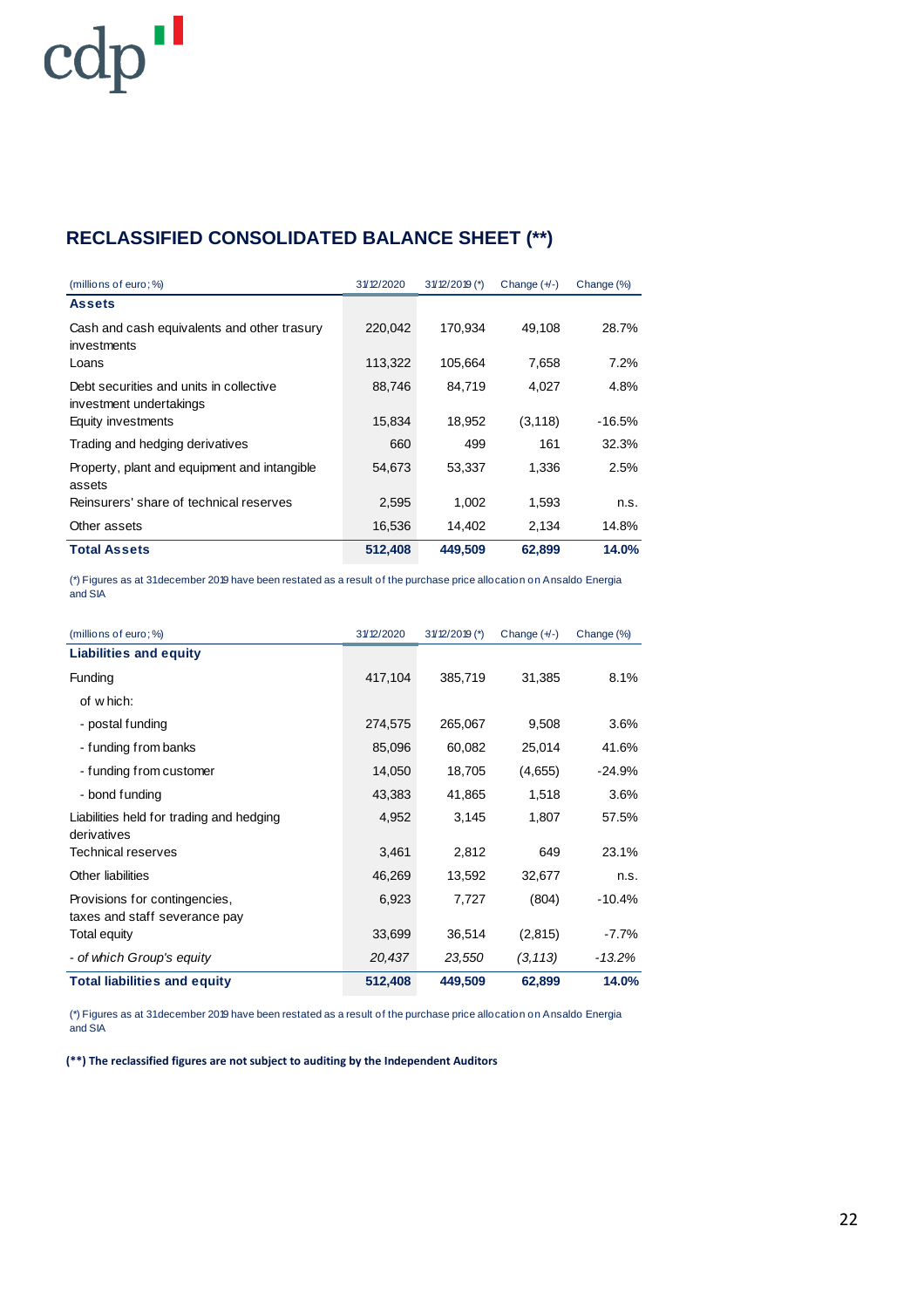## **RECLASSIFIED CONSOLIDATED INCOME STATEMENT**

| (millions of euro; %)                                                      | 2020    | 2019     | Change $(+)$ | Change (%) |
|----------------------------------------------------------------------------|---------|----------|--------------|------------|
| Net interest income                                                        | 1,898   | 1,208    | 690          | 57.1%      |
| Gains (losses) on equity investments                                       | (2,091) | 447      | (2,538)      | n.s.       |
| Net commission income (expense)                                            | 131     | 95       | 36           | 37.9%      |
| Other net revenues (costs)                                                 | 487     | 646      | (159)        | -24.6%     |
| <b>Gross income</b>                                                        | 425     | 2,396    | (1,971)      | $-82.3%$   |
| Profit (loss) on insurance business                                        | (5)     | 164      | (169)        | n.s.       |
| Profit (loss) on banking and insurance<br>operations                       | 420     | 2,560    | (2, 140)     | $-83.6%$   |
| Net recoveries (impairment)                                                | (283)   | 17       | (300)        | n.s.       |
| Administrative expenses                                                    | (9,882) | (7,910)  | (1,972)      | 24.9%      |
| Other net operating income (costs)                                         | 15,102  | 12,681   | 2,421        | 19.1%      |
| <b>Operating income</b>                                                    | 5,357   | 7,348    | (1,991)      | $-27.1%$   |
| Net Provisions for risks and charges                                       | (37)    | (113)    | 76           | $-67.3%$   |
| Net adjustment to property, plant and equipment<br>and intangible assets   | (2,679) | (2, 246) | (433)        | 19.3%      |
| Other                                                                      | 3       | (13)     | 16           | n.s.       |
| Income taxes                                                               | (1,481) | (1, 565) | 84           | $-5.4%$    |
| Net income (loss) for the year                                             | 1,163   | 3,411    | (2, 248)     | $-65.9%$   |
| Net income (loss) for the year pertaining to non-<br>controlling interests | 1,532   | 1,627    | (95)         | $-5.8%$    |
| Net income (loss) for the year pertaining<br>to the Partent Company        | (369)   | 1,784    | (2, 153)     | n.s.       |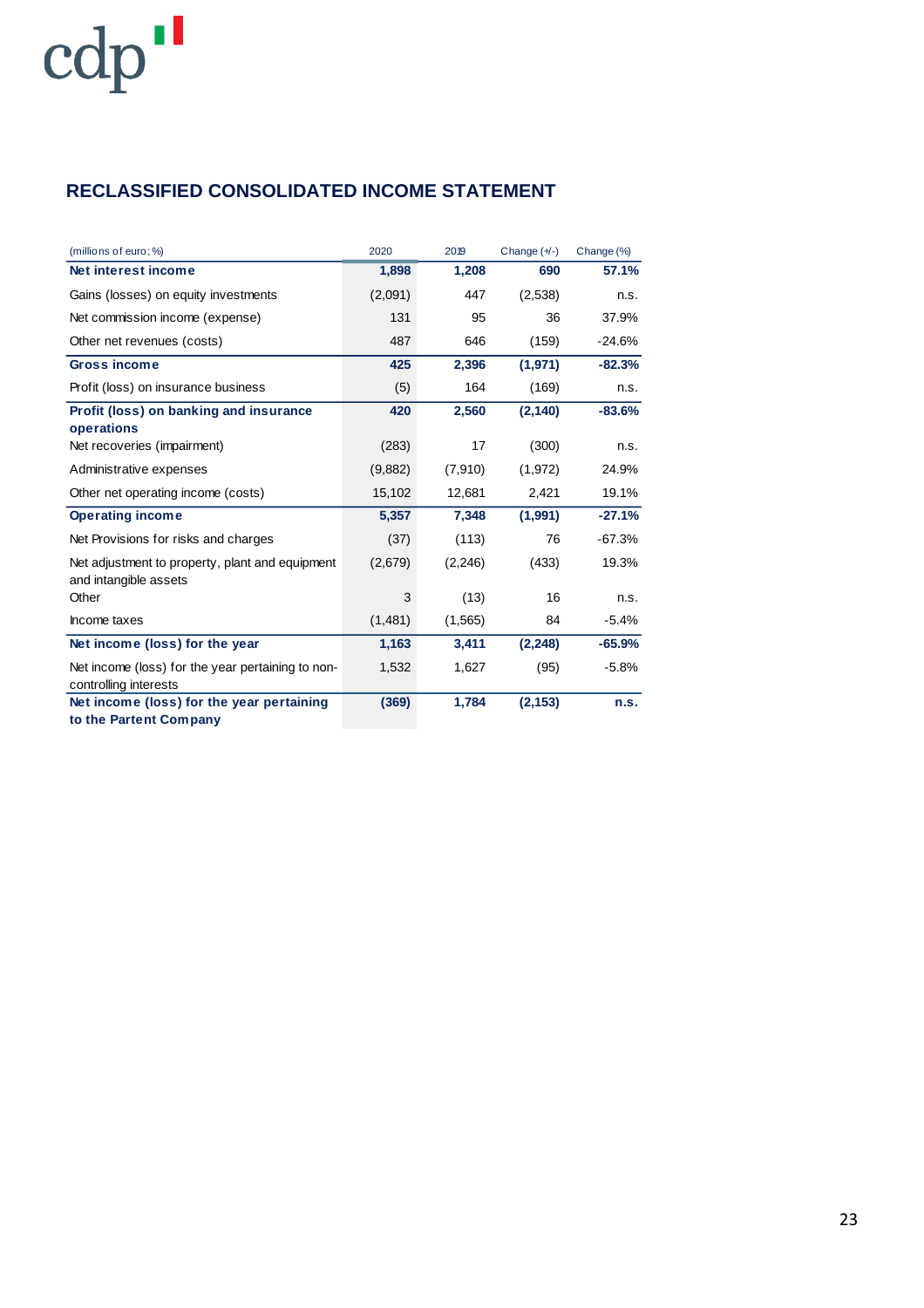### **IFRS Statements for the 2020 Consolidated Financial Statements of the CDP Group (\*\*)**

## **CONSOLIDATED BALANCE SHEET**

(thousands of euro)

| Assets                                                                         | 31/12/2020 | 31/12/2019 (*)          |
|--------------------------------------------------------------------------------|------------|-------------------------|
| 10. Cash and cash equivalents                                                  | 1,359      | 1,340                   |
| 20. Financial assets measured at fair value through profit or loss             | 4,923,820  | 4,817,701               |
| financial assets held for trading<br>a)                                        | 1,321,688  | 1,473,366               |
| financial assets designated at fair value<br>b)                                | 478,671    |                         |
| c)<br>other financial assets mandatorily measured at fair value                | 3,123,461  | 3,344,335               |
| 30. Financial assets measured at fair value through other comprehensive income | 13,538,002 | 12,360,038              |
| 40. Financial assets measured at amortised cost                                |            | 403,753,318 344,205,246 |
| loans to banks<br>a)                                                           | 48,552,046 | 32,684,128              |
| b)<br>loans to customers                                                       |            | 355,201,272 311,521,118 |
| 50. Hedging derivatives                                                        | 553,939    | 431,066                 |
| 60. Fair value change of financial assets in hedged portfolios $(+/-)$         | 2,531,833  | 1,467,343               |
| 70. Equity investments                                                         | 15,834,385 | 18,952,123              |
| 80. Reinsurers' share of technical reserves                                    | 2,594,711  | 1,002,469               |
| 90. Property, plant and equipment                                              | 40,315,498 | 39,372,483              |
| 100. Intangible assets                                                         | 14,357,476 | 13,965,016              |
| of which:                                                                      |            |                         |
| - goodwill                                                                     | 2,227,633  | 2,232,487               |
| 110. Tax assets                                                                | 1,988,695  | 1,881,245               |
| current tax assets<br>a)                                                       | 172,161    | 243,033                 |
| deferred tax assets<br>b)                                                      | 1,816,534  | 1,638,212               |
| 120. Non-current assets and disposal groups held for sale                      | 291,483    | 342,486                 |
| 130. Other assets                                                              | 11,723,676 | 10,710,135              |
| <b>Total assets</b>                                                            |            | 512,408,195 449,508,691 |

(\*) Figures as at 31 december 2019 have been restated

(\*\*) The independent audit of the accounts had not been completed at the date of this press release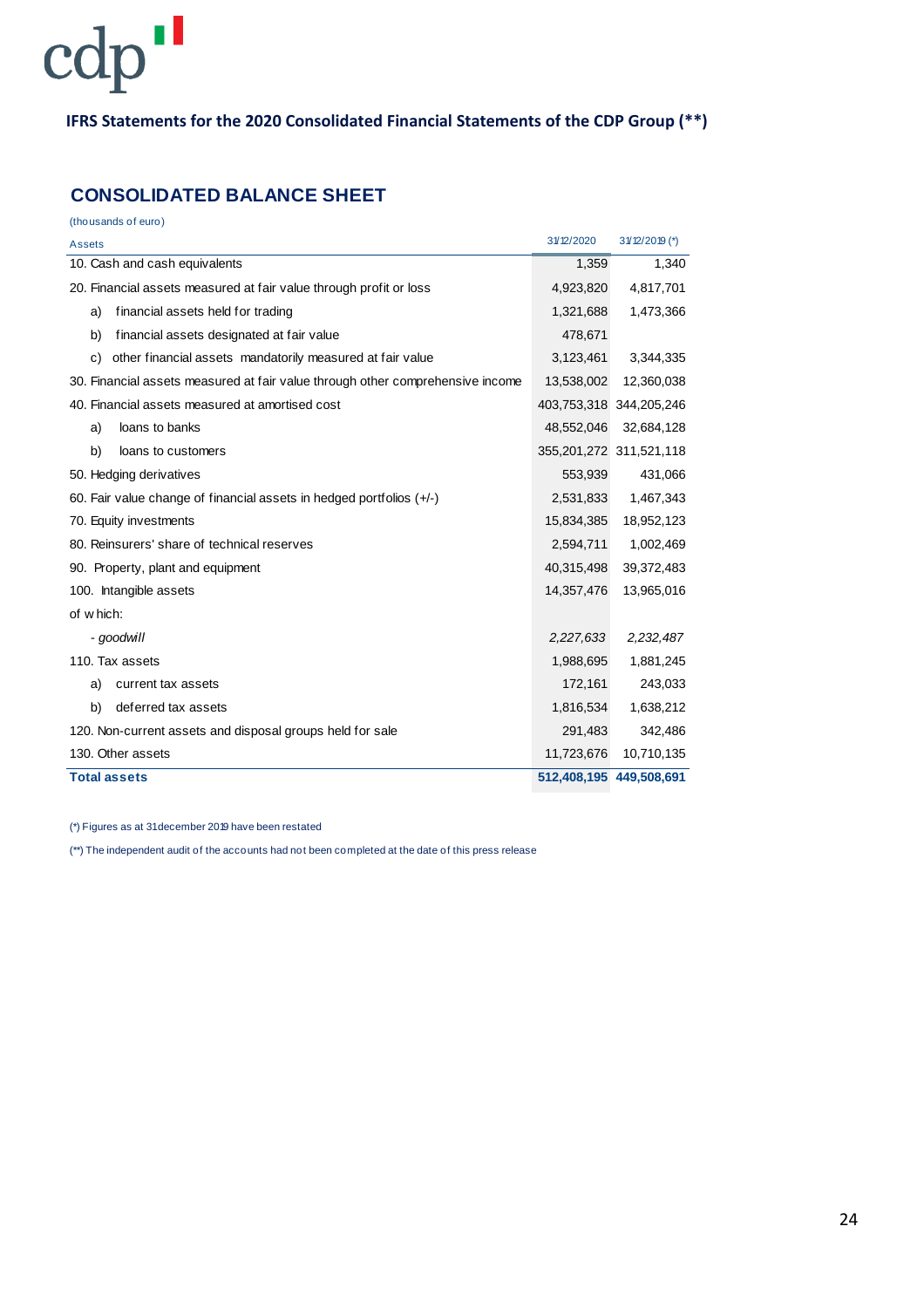(thousands of euro)

| Liabilities and equity                                                               | 31/12/2020  | $31/12/2019$ (*) |
|--------------------------------------------------------------------------------------|-------------|------------------|
| 10. Financial liabilities measured at amortised cost                                 | 417,073,945 | 385,657,519      |
| due to banks<br>a)                                                                   | 62,303,272  | 41,840,044       |
| b)<br>due to customers                                                               | 311,387,932 | 302,011,550      |
| securities issued<br>C)                                                              | 43,382,741  | 41,805,925       |
| 20. Financial liabilities held for trading                                           | 268,158     | 89,965           |
| 30. Financial liabilities designated at fair value                                   | 30,513      | 61,200           |
| 40. Hedging derivatives                                                              | 4,683,374   | 3,054,893        |
| 50. Fair value change of financial liabilities in hedged portfolios (+/-)            | 10,352      | 18,699           |
| 60. Tax liabilities                                                                  | 3,747,634   | 4,031,380        |
| a) current tax liabilities                                                           | 82,222      | 162,971          |
| b) deferred tax liabilities                                                          | 3,665,412   | 3,868,409        |
| 70. Liabilities associated with non-current assets and disposal groups held for sale | 165,031     | 165,706          |
| 80. Other liabilities                                                                | 46,094,342  | 13,407,795       |
| 90. Staff severance pay                                                              | 240,741     | 252,728          |
| 100. Provisions for risks and charges                                                | 2,934,174   | 3,443,251        |
| a) guarantees issued and commitments                                                 | 409,374     | 363,636          |
| b) pensions and other post-retirement benefit obligations                            |             |                  |
| c) other provisions                                                                  | 2,524,800   | 3,079,615        |
| 110. Technical reserves                                                              | 3,460,541   | 2,811,818        |
| 120. Valuation reserves                                                              | 510,814     | 1,147,528        |
| 130. Redeemable shares                                                               |             |                  |
| 140. Equity instruments                                                              |             |                  |
| 150. Reserves                                                                        | 14,187,581  | 14,677,901       |
| 160. Share premium reserve                                                           | 2,378,517   | 2,378,517        |
| 170. Share capital                                                                   | 4,051,143   | 4,051,143        |
| 180. Treasury shares (-)                                                             | (322, 220)  | (489, 111)       |
| 190. Non-controlling interests (+/-)                                                 | 13,262,560  | 12,963,558       |
| 200. Net income (loss) for the year                                                  | (369,005)   | 1,784,201        |
| <b>Total liabilities and equity</b>                                                  | 512,408,195 | 449,508,691      |
|                                                                                      |             |                  |

(\*) Figures as at 31 december 2019 have been restated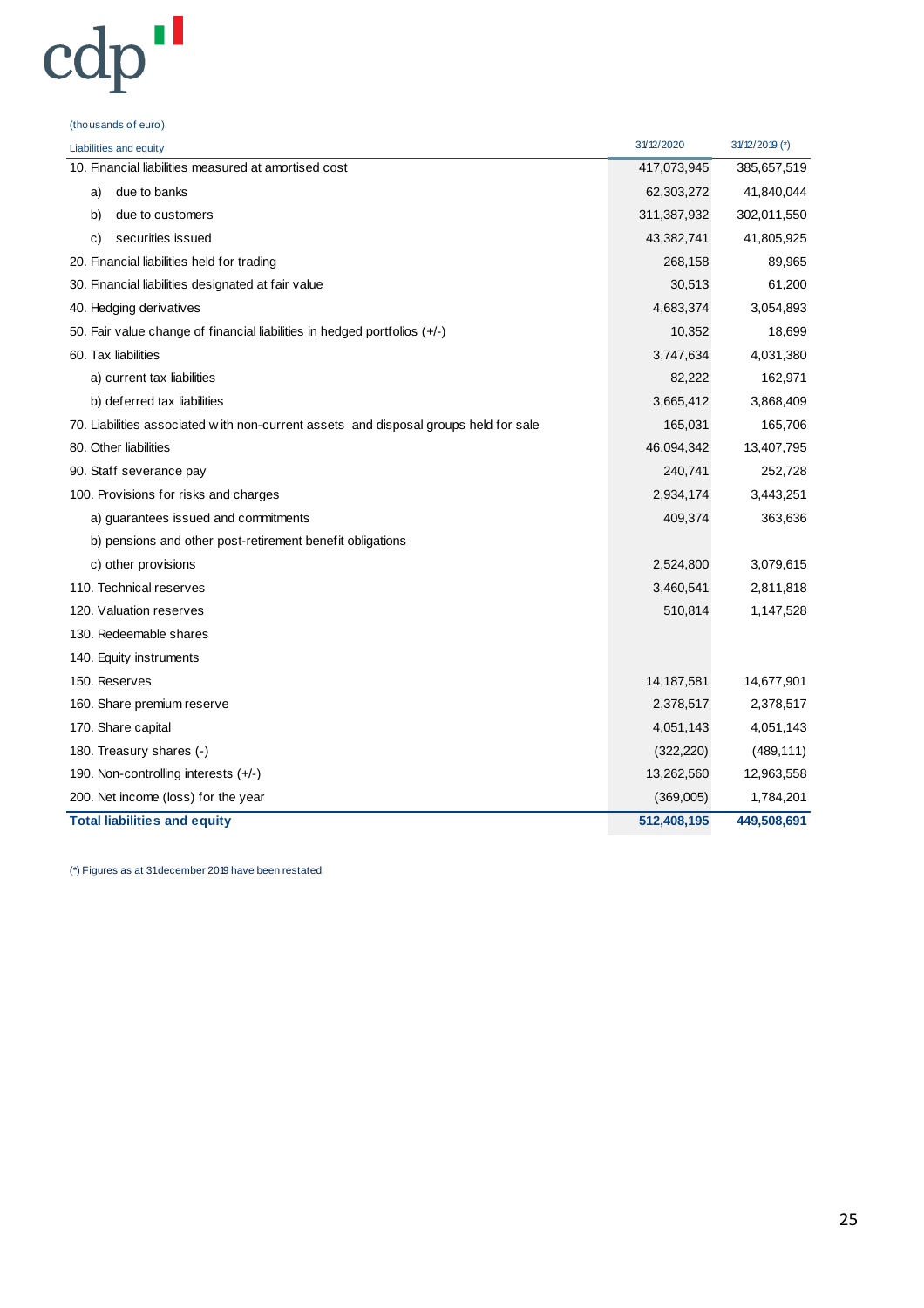## **CONSOLIDATED INCOME STATEMENT**

(thousands of euro)

| <b>Items</b> |                                                                                                    | 2020          | 2019                        |
|--------------|----------------------------------------------------------------------------------------------------|---------------|-----------------------------|
| 10.          | Interest income and similar income                                                                 | 7,952,955     | 7,200,997                   |
|              | - of which: interest income calculated using the effective interest rate method                    | 8,169,386     | 7,399,310                   |
| 20.          | Interest expense and similar expense                                                               |               | $(4,961,421)$ $(4,821,434)$ |
| 30.          | Net interest income                                                                                | 2,991,534     | 2,379,563                   |
| 40.          | Commission income                                                                                  | 520,067       | 447,476                     |
| 50.          | Commission expense                                                                                 |               | $(1,482,133)$ $(1,523,589)$ |
| 60.          | Net commission income (expense)                                                                    |               | $(962,066)$ $(1,076,113)$   |
| 70.          | Dividends and similar revenues                                                                     | 26,045        | 16,497                      |
| 80.          | Profits (losses) on trading activities                                                             | (119, 490)    | 30,649                      |
| 90.          | Fair value adjustments in hedge accounting                                                         | (49, 504)     | (110, 555)                  |
| 100.         | Gains (losses) on disposal or repurchase of:                                                       | 856,545       | 742,599                     |
|              | a) financial assets measured at amortised cost                                                     | 735,756       | 660,476                     |
|              | b) financial assets at fair value through other comprehensive income                               | 136,790       | 110,867                     |
|              | c) financial liabilities                                                                           | (16,001)      | (28, 744)                   |
| 110.         | Profits (losses) on financial assets and liabilities measured at fair value through profit or loss | (200, 693)    | (16,668)                    |
|              | a) financial assets and liabilities designated at fair value                                       | 3,362         | (1,775)                     |
|              | b) other financial assets mandatorily at fair value                                                | (204, 055)    | (14, 893)                   |
| 120.         | <b>Gross income</b>                                                                                | 2,542,371     | 1,965,972                   |
| 130.         | Net adjustments/recoveries for credit risk relating to:                                            | (190, 922)    | 26,340                      |
|              | a) financial assets measured at amortised cost                                                     | (190, 667)    | 30,339                      |
|              | b) financial assets at fair value through other comprehensive income                               | (255)         | (3,999)                     |
| 140.         | Gains/losses from changes in contracts without derecognition                                       | (15)          | (497)                       |
| 150.         | Financial income (expense), net                                                                    | 2,351,434     | 1,991,815                   |
| 160.         | Net premium income                                                                                 | (11,996)      | 308,430                     |
| 170.         | Net other income (expense) from insurance operations                                               | 6,908         | (144, 093)                  |
| 180.         | Net income from financial and insurance operations                                                 | 2,346,346     | 2,156,152                   |
| 190.         | Administrative expenses                                                                            |               | $(9,881,681)$ $(7,909,775)$ |
|              | a) staff costs                                                                                     |               | $(2,474,685)$ $(1,976,626)$ |
|              | other administrative expenses<br>b)                                                                |               | $(7,406,996)$ $(5,933,149)$ |
| 200.         | Net accruals to the provisions for risks and charges                                               | (128, 935)    | (122, 894)                  |
|              | a) quarantees issued and commitments                                                               | (91, 931)     | (9,221)                     |
|              | b) other net accrual                                                                               | (37,004)      | (113, 673)                  |
| 210.         | Net adjustments to/recoveries on property, plant and equipment                                     | (1,793,792)   | (1,627,816)                 |
| 220.         | Net adjustments to/recoveries on intangible assets                                                 | (885, 504)    | (617,968)                   |
| 230.         | Other operating income (costs)                                                                     | 15,102,044    | 12,680,849                  |
| 240.         | <b>Operating costs</b>                                                                             | 2,412,132     | 2,402,396                   |
| 250.         | Gains (losses) on equity investments                                                               | (2, 117, 409) | 430,489                     |
| 260.         | Gains (losses) on tangible and intangible assets measured at fair value                            |               |                             |
| 270.         | Goodw ill impairment                                                                               |               |                             |
| 280.         | Gains (losses) on disposal of investments                                                          | 15,892        | 15,346                      |
| 290.         | Income (loss) before tax from continuing operations                                                | 2,656,961     | 5,004,383                   |
| 300.         | Income tax for the year on continuing operations                                                   | (1,480,526)   | (1,565,476)                 |
| 310.         | Income (loss) after tax on continuing operations                                                   | 1,176,435     | 3,438,907                   |
| 320.         | Income (loss) after tax on discontinued operations                                                 | (13, 369)     | (28, 205)                   |
| 330.         | Net income (loss) for the year pertaining to non-controlling interests                             | 1,163,066     | 3,410,702                   |
| 340.         | Net income (loss) for the year pertaining to non-controlling interests                             | 1,532,071     | 1,626,501                   |
| 350.         | Net income (loss) for the year pertaining to shareholders of the Parent Company                    | (369,005)     | 1,784,201                   |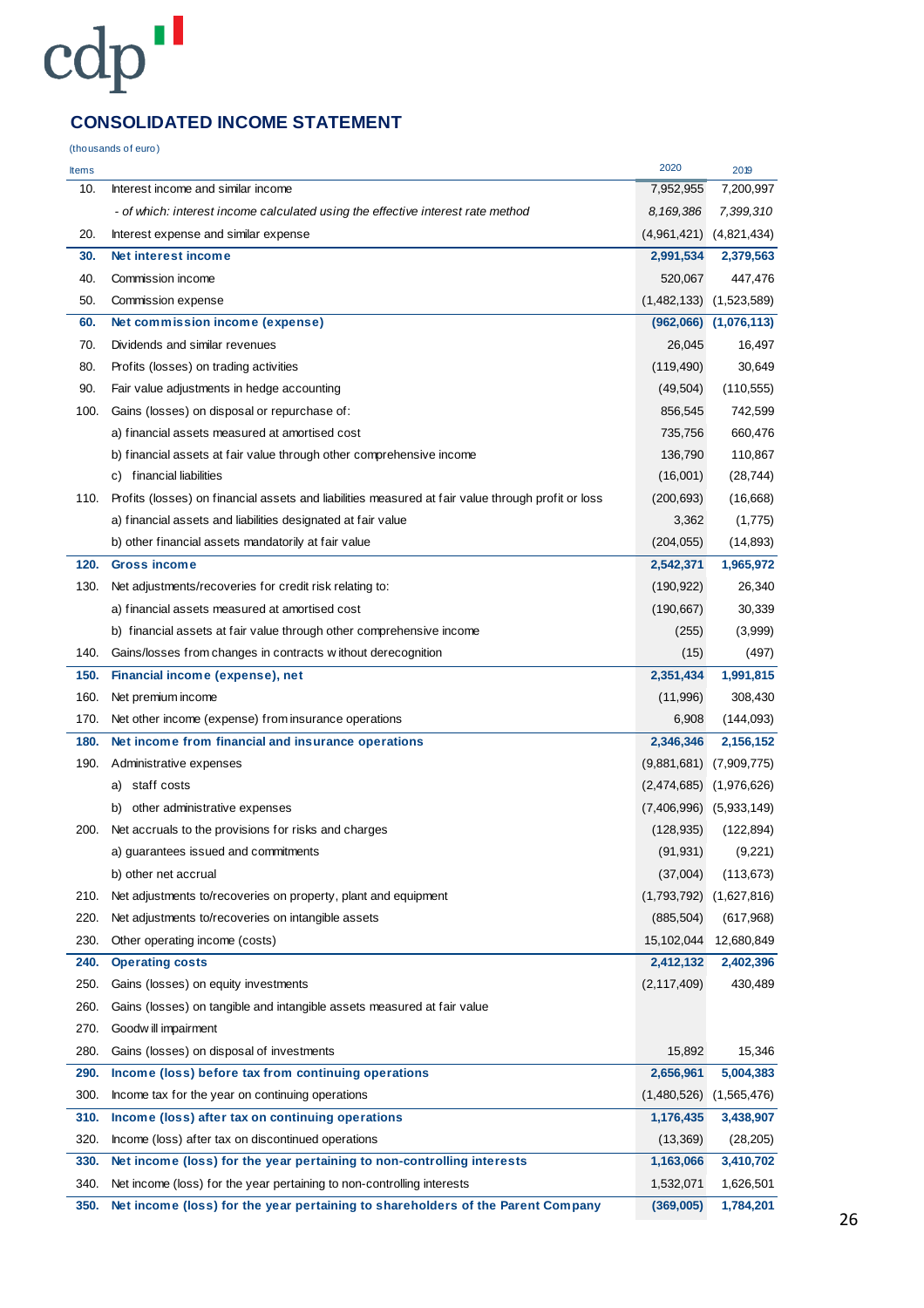### **DETAILED STATEMENT OF CONSOLIDATED COMPREHENSIVE INCOME**

(thousands of euro)

| <b>Items</b>    |                                                                                                                | 2020       | 2019       |
|-----------------|----------------------------------------------------------------------------------------------------------------|------------|------------|
| 10 <sub>1</sub> | Net income (loss) for the year                                                                                 | 1,163,066  | 3,410,702  |
|                 | Other comprehensive income (net of tax) ot transferred to income statement                                     | (193, 892) | (82)       |
| 20.             | Equity securities designated at fair value through other comprehensive income                                  | (197, 145) | 65,811     |
| 30.             | Financial liabilities designated at fair value through profit or loss (change in the entity's own credit risk) |            |            |
| 40.             | Hedging of equity securities designated at fair value through other comprehensive income                       |            |            |
| 50.             | Property, plant and equipment                                                                                  |            |            |
| 60.             | Intangible assets                                                                                              |            |            |
| 70.             | Defined benefit                                                                                                | (5,904)    | (6,988)    |
| 80.             | Non-current assets held for sale                                                                               |            |            |
| 90.             | Share of valuation reserves of equity investments accounted for using equity method                            | 9,157      | (58, 905)  |
|                 | Other comprehensive income (net of tax) transferred to income statement                                        | (457,004)  | 545,214    |
| 100.            | Hedging of foreign investments                                                                                 |            |            |
| 110.            | Exchange rate differences                                                                                      | (75,018)   | 17,894     |
| 120.            | Cash flow hedges                                                                                               | (99, 508)  | (178, 570) |
| 130.            | Hedging instruments (elements not designated)                                                                  |            |            |
| 140.            | Financial assets (other than equity securities) measured at fair value through other comprehensive income      | 65,612     | 294,905    |
| 150.            | Non-current assets held for sale                                                                               |            |            |
| 160.            | Share of valuation reserves of equity investments accounted for using equity method                            | (348,090)  | 410,985    |
| 170.            | Total other comprehensive income (net of tax)                                                                  | (650, 896) | 545,132    |
| 180.            | Comprehensive income (items 10+170)                                                                            | 512,170    | 3,955,834  |
| 190.            | Consolidated comprehensive income pertaining to non-controlling interests                                      | 1,473,483  | 1,492,694  |
| 200.            | Consolidated comprehensive income pertaining to shareholders of the parent company                             | (961, 313) | 2,463,140  |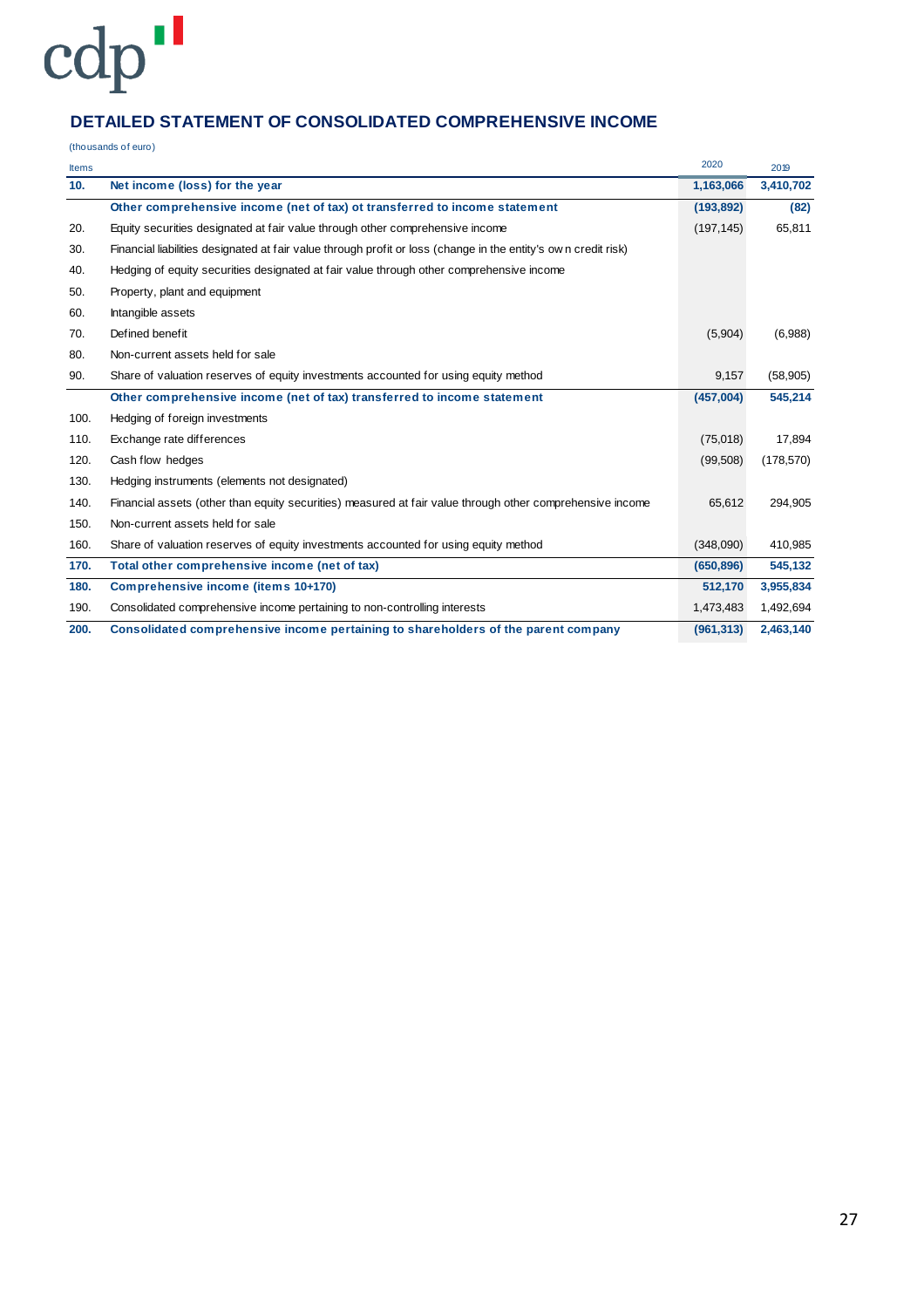#### **CONSOLIDATED CASH FLOW STATEMENT (INDIRECT METHOD)**

cdp"

| (thousands of euro)<br><b>A. OPERATING ACTIVITIES</b>                                                                                                                                                 | 2020               | 2019                          |
|-------------------------------------------------------------------------------------------------------------------------------------------------------------------------------------------------------|--------------------|-------------------------------|
|                                                                                                                                                                                                       |                    |                               |
| 1. Operations                                                                                                                                                                                         | 8,967,241          | 9,797,306                     |
| - net income for the year $(+/-)$                                                                                                                                                                     | 1,163,066          | 3,410,702                     |
| - gains (losses) on financial assets held for trading and other financial assets/liabilities measured at fair<br>value through profit or loss $(-/+)$<br>- gains (losses) on hedging activities (-/+) | 230,449<br>(2,870) | 10,524<br>99,132              |
| - net impairment adjustments (+/-)                                                                                                                                                                    | 190,922            | (26, 340)                     |
| - net value adjustments to property, plant and equipment and intangible assets $(+/-)$                                                                                                                | 2,679,296          | 2,245,784                     |
| - net provisions and other costs/revenues (+/-)                                                                                                                                                       | 128,935            | 122,894                       |
| - net premiums not received (-)                                                                                                                                                                       | (54,092)           | (16, 186)                     |
| - other insurance income not received/paid (-/+)                                                                                                                                                      | 358,891            | 93,492                        |
| - unpaid charges, taxes and tax credits (+/-)                                                                                                                                                         | (381, 319)         | 39,060                        |
| - w ritedow ns/w ritebacks of equity investments (+/-)                                                                                                                                                | 2,119,346          | (276, 182)                    |
| - income (loss) after tax on discontinued operations (+/-)                                                                                                                                            |                    |                               |
| - other adjustments (+/-)                                                                                                                                                                             | 2,534,617          | 4,094,426                     |
| 2. Cash generated by/used in financial assets                                                                                                                                                         |                    | $(21,560,771)$ $(20,182,812)$ |
| - financial assets held for trading                                                                                                                                                                   | 100,543            | (427,966)                     |
| - financial assets designated at fair value                                                                                                                                                           |                    |                               |
| - other financial assets mandatorily measured at fair value                                                                                                                                           | 52,389             | (86, 488)                     |
| - other financial assets measured at fair value through other comprehensive income                                                                                                                    | (1,324,192)        | (497, 767)                    |
| - financial assets measured at amortised cost                                                                                                                                                         |                    | $(20,351,353)$ $(19,296,993)$ |
| - other assets                                                                                                                                                                                        | (38, 158)          | 126,402                       |
| 3. Cash generated by/used in financial liabilities                                                                                                                                                    | 57,952,179         | 12,196,631                    |
| - financial liabilities measured at amortised cost                                                                                                                                                    | 28,282,910         | 12,868,656                    |
| - financial liabilities held for trading                                                                                                                                                              | 178,193            | 8,218                         |
| - financial liabilities designated at fair value                                                                                                                                                      | (24,094)           | (462, 129)                    |
| - other liabilities                                                                                                                                                                                   | 29,515,170         | (218, 114)                    |
| Cash generated by/used in operating activities                                                                                                                                                        | 45,358,649         | 1,811,125                     |
| <b>B. INVESTMENT ACTIVITIES</b>                                                                                                                                                                       |                    |                               |
| 1. Cash generated by                                                                                                                                                                                  | 1,297,884          | 1,308,477                     |
| - sale of equity investments                                                                                                                                                                          | 125,972            | 47,153                        |
| - dividends from equity investments                                                                                                                                                                   | 957,261            | 1,180,968                     |
| - sale of property plant and equipment                                                                                                                                                                | 121,559            | 77,856                        |
| - sale of intangibles                                                                                                                                                                                 | 91,957             | 2,500                         |
| - sales of subsidiaries and business units                                                                                                                                                            | 1,135              |                               |
| 2. Cash used in                                                                                                                                                                                       | (4,425,568)        | (4,516,159)                   |
| - purchase of equity investments                                                                                                                                                                      | (439, 306)         | (401, 753)                    |
| - purchase of property, plant and equipment                                                                                                                                                           | (2,668,240)        | (2,358,323)                   |
| - purchase of intangible assets                                                                                                                                                                       | (1, 216, 880)      | (908, 489)                    |
| - purchases of subsidiaries and business units                                                                                                                                                        | (101, 142)         | (847, 594)                    |
| Cash generated by/used in investing activities                                                                                                                                                        | (3, 127, 684)      | (3,207,682)                   |
| <b>C. FINANCING ACTIVITIES</b>                                                                                                                                                                        |                    |                               |
| - issue/purchase of treasury shares                                                                                                                                                                   | (19, 948)          | (42, 378)                     |
| - issue/purchase of equity instruments                                                                                                                                                                |                    |                               |
| - dividend distribution and other allocations                                                                                                                                                         | (3,299,920)        | (3,534,751)                   |
| - sale/purchase of third-party control                                                                                                                                                                | (3, 742)           | 2,639                         |
| Cash generated by/used in financing activities                                                                                                                                                        | (3,323,610)        | (3,574,490)                   |
| CASH GENERATED/USED DURING THE YEAR                                                                                                                                                                   | 38,907,355         | (4,971,047)                   |
| Key:<br>(+) generated<br>$(-)$ used                                                                                                                                                                   |                    |                               |
| <b>RECONCILATION</b>                                                                                                                                                                                  |                    |                               |
| Items $(*)$                                                                                                                                                                                           | 2020               | 2019                          |
| Cash and cash equivalents at beginning of the year                                                                                                                                                    | 156,458,830        | 161,429,877                   |
| Total cash generated/used during the year                                                                                                                                                             | 38,907,355         | (4,971,047)                   |
| Cash and cash equivalents: foreign exchange effect                                                                                                                                                    | (15,800)           |                               |
| Cash and cash equivalents at end of the year                                                                                                                                                          |                    | 195,350,385 156,458,830       |

Cash and cash equivalents at end of the year<br>
(\*) The cash and cash equivalents reported in the cash flow statement comprise the balance of item 10 " Cash and cash equivalents" (Euro/000 1359 vs Euro/000<br>
(\*) The cash and (") The cash and cash equivalents reported in the cash flow statement comprise the balance of item 10 " Cash and cash equivalents" (Euro/000 1,359 vs Euro/000 1,359 vs Euro/000 1,359 vs Euro/000 1,359 vs Euro/000 1,359 vs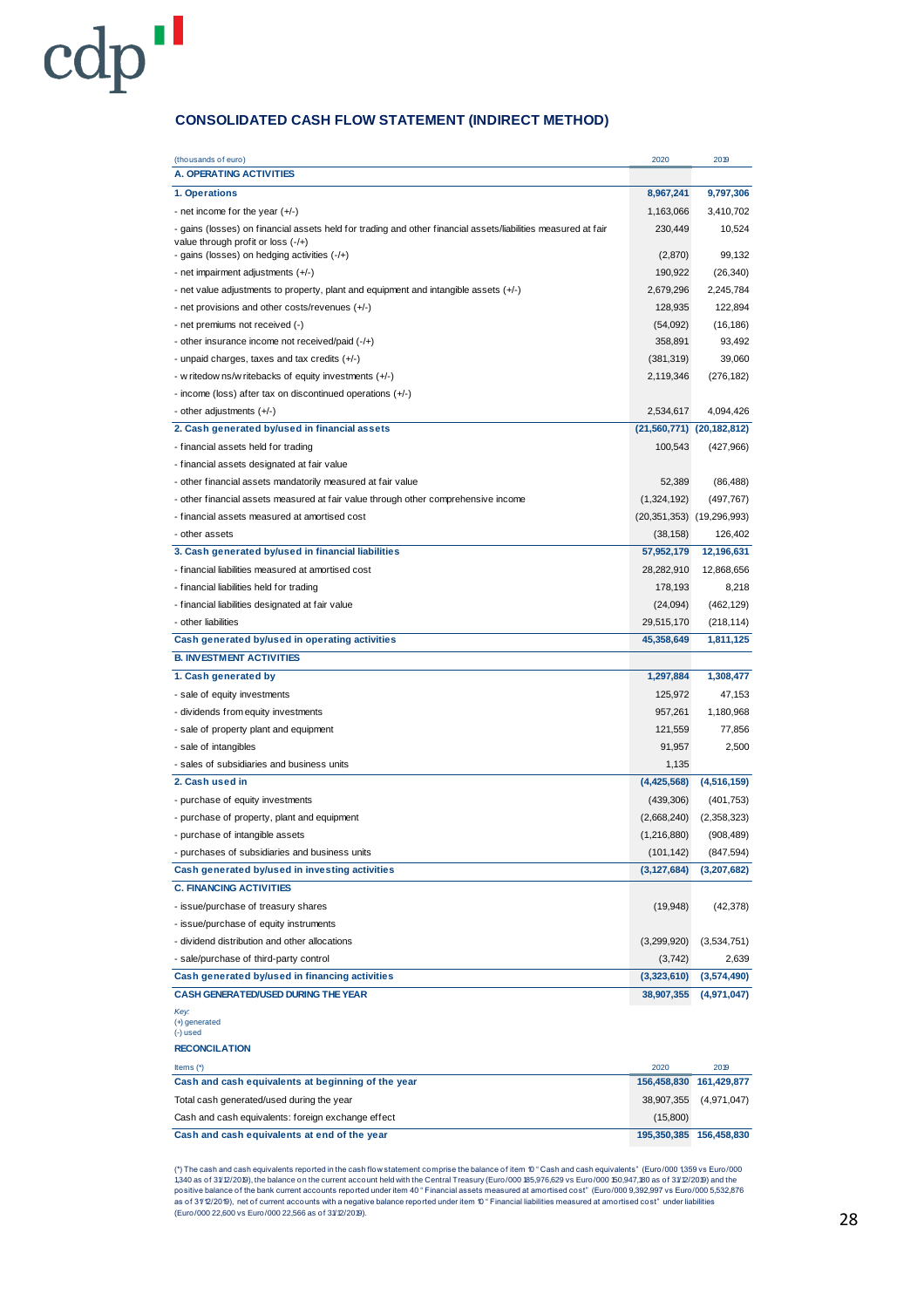### **CDP Group Statements of reconciliation of accounting and operating figures (\*)**

#### Consolidated balance sheet – Assets - Reconciliation

|      | (millions of euro)                                                         |           | Cash and cash<br>equivalents and<br>other trasury |         | <b>Debt securities</b><br>and units in<br>collective<br>investment | Equity      | <b>Trading and</b><br>hedging | Property,<br>plant and<br>equipment<br>and intangible | Reinsurers'<br>share of<br>technical |              |
|------|----------------------------------------------------------------------------|-----------|---------------------------------------------------|---------|--------------------------------------------------------------------|-------------|-------------------------------|-------------------------------------------------------|--------------------------------------|--------------|
|      | <b>ASSETS - Balance sheet items</b>                                        | 3112.2020 | investments                                       | Loans   | undertakings                                                       | investments | derivatives                   | assets                                                | reserves                             | Other assets |
| 10.  | Cash and cash equivalents                                                  |           |                                                   |         |                                                                    |             |                               |                                                       |                                      |              |
| 20.  | Financial assets measured at fair value through profit or loss             | 4,923     |                                                   |         |                                                                    |             |                               |                                                       |                                      |              |
|      | Financial assets held for trading<br>a)                                    | 1.321     |                                                   |         | 1,215                                                              |             | 106                           |                                                       |                                      |              |
|      | Financial assets designated at fair value<br>b)                            | 479       |                                                   | 479     |                                                                    |             |                               |                                                       |                                      |              |
|      | Other financial assets mandatorily measured at fair value<br>c)            | 3.123     |                                                   | 430     | 2,693                                                              |             |                               |                                                       |                                      |              |
| 30.  | Financial assets measured at fair value through other comprehesinve income | 13,538    |                                                   |         | 13,538                                                             |             |                               |                                                       |                                      |              |
| 40.  | Financial assets measured at amortised cost                                | 403,754   |                                                   |         |                                                                    |             |                               |                                                       |                                      |              |
|      | Loans to banks<br>a)                                                       | 48.553    | 32,517                                            | 14,193  | 1,843                                                              |             |                               |                                                       |                                      |              |
|      | b)<br>Loans to customers                                                   | 355.201   | 187,524                                           | 98,220  | 69,457                                                             |             |                               |                                                       |                                      |              |
| 50.  | Hedging derivatives                                                        | 554       |                                                   |         |                                                                    |             | 554                           |                                                       |                                      |              |
| 60.  | Fair value change of financial assets in hedged portfolios (+/-)           | 2,532     |                                                   |         |                                                                    |             |                               |                                                       |                                      | 2,532        |
| 70.  | Equity investments                                                         | 15.834    |                                                   |         |                                                                    | 15.834      |                               |                                                       |                                      |              |
| 80.  | Reinsurers' share of technical reserves                                    | 2,595     |                                                   |         |                                                                    |             |                               |                                                       | 2.595                                |              |
| 90.  | Property, plant and equipment                                              | 40,316    |                                                   |         |                                                                    |             |                               | 40.316                                                |                                      |              |
| 100. | Intangible assets                                                          | 14.357    |                                                   |         |                                                                    |             |                               | 14.357                                                |                                      |              |
| 110. | Tax assets                                                                 | 1,989     |                                                   |         |                                                                    |             |                               |                                                       |                                      | 1.989        |
| 120. | Non-current assets and disposal groups held for sale                       | 291       |                                                   |         |                                                                    |             |                               |                                                       |                                      | 291          |
| 130. | Other assets                                                               | 11.724    |                                                   |         |                                                                    |             |                               |                                                       |                                      | 11,724       |
|      | <b>Total assets</b>                                                        | 512.408   | 220,042                                           | 113.322 | 88.746                                                             | 15.834      | 660                           | 54.673                                                | 2,595                                | 16.536       |

#### Consolidated balance sheet - Liabilities – Reconciliation

|      |                                                                                  |            | Funding |                   |                       |                                        |        | <b>Liabilities held</b><br>for trading and | Technical | Other<br>liabilities | Provisions for Total equity<br>contingencies, |        |
|------|----------------------------------------------------------------------------------|------------|---------|-------------------|-----------------------|----------------------------------------|--------|--------------------------------------------|-----------|----------------------|-----------------------------------------------|--------|
|      | (millions of euro)                                                               |            |         | Postal<br>funding | Funfing from<br>banks | Funding from Bond funding<br>customers |        | hedaina<br>derivatives                     | reserves  |                      | taxes and staff<br>severance pay              |        |
|      | LIABILITIES AND EQUITY - Balance sheet items                                     | 31/12/2020 |         |                   |                       |                                        |        |                                            |           |                      |                                               |        |
| 10.  | Financial liabilites measured at amortised cost                                  | 417,074    |         |                   |                       |                                        |        |                                            |           |                      |                                               |        |
|      | a) Due to banks                                                                  | 62,303     | 62,303  | 1,416             | 60,887                |                                        |        |                                            |           |                      |                                               |        |
|      | Due to customers<br>b)                                                           | 311,388    | 311,388 | 273,159           | 24,209                | 14,020                                 |        |                                            |           |                      |                                               |        |
|      | Securities issued<br>c)                                                          | 43,383     | 43.383  |                   |                       |                                        | 43,383 |                                            |           |                      |                                               |        |
| 20.  | Financial liabilities held for trading                                           | 268        |         |                   |                       |                                        |        | 268                                        |           |                      |                                               |        |
| 30.  | Financial liabilities designated at fair value                                   | 30         | 30      |                   |                       | 30                                     |        |                                            |           |                      |                                               |        |
| 40.  | <b>Hedging derivatives</b>                                                       | 4,684      |         |                   |                       |                                        |        | 4.684                                      |           |                      |                                               |        |
| 50.  | Fair value change of financial liabilities in hedged portfolios (+/-)            | 10         |         |                   |                       |                                        |        |                                            |           | 10                   |                                               |        |
| 60.  | <b>Tax liabilities</b>                                                           | 3,748      |         |                   |                       |                                        |        |                                            |           |                      | 3,748                                         |        |
| 70.  | Liabilities associated with non-current assets and disposal groups held for sale | 165        |         |                   |                       |                                        |        |                                            |           | 165                  |                                               |        |
| 80.  | Other liabilities                                                                | 46,094     |         |                   |                       |                                        |        |                                            |           | 46,094               |                                               |        |
| 90.  | Staff severance pay                                                              | 241        |         |                   |                       |                                        |        |                                            |           |                      | 241                                           |        |
| 100. | Provisions for risks and charges                                                 | 2,934      |         |                   |                       |                                        |        |                                            |           |                      | 2.934                                         |        |
| 110. | <b>Technical reserves</b>                                                        | 3,461      |         |                   |                       |                                        |        |                                            | 3,461     |                      |                                               |        |
| 120. | Valuation reserves                                                               | 511        |         |                   |                       |                                        |        |                                            |           |                      |                                               | 511    |
| 150. | Reserves                                                                         | 14.187     |         |                   |                       |                                        |        |                                            |           |                      |                                               | 14,187 |
| 160. | Share premium reserve                                                            | 2,379      |         |                   |                       |                                        |        |                                            |           |                      |                                               | 2.379  |
| 170. | Share capital                                                                    | 4,051      |         |                   |                       |                                        |        |                                            |           |                      |                                               | 4,051  |
| 180. | Treasury shares (-)                                                              | (322)      |         |                   |                       |                                        |        |                                            |           |                      |                                               | (322)  |
| 190. | Non-controlling interests (+/-)                                                  | 13,262     |         |                   |                       |                                        |        |                                            |           |                      |                                               | 13,262 |
| 200. | Net income (loss) for the year                                                   | (369)      |         |                   |                       |                                        |        |                                            |           |                      |                                               | (369)  |
|      | <b>Total liabilities and equity</b>                                              |            | 417,104 | 274,575           | 85,096                | 14,050                                 | 43,383 | 4,952                                      | 3,461     | 46,269               | 6,923                                         | 33,699 |

**(\*) The reclassified figures are not subject to auditing by the Independent Auditors**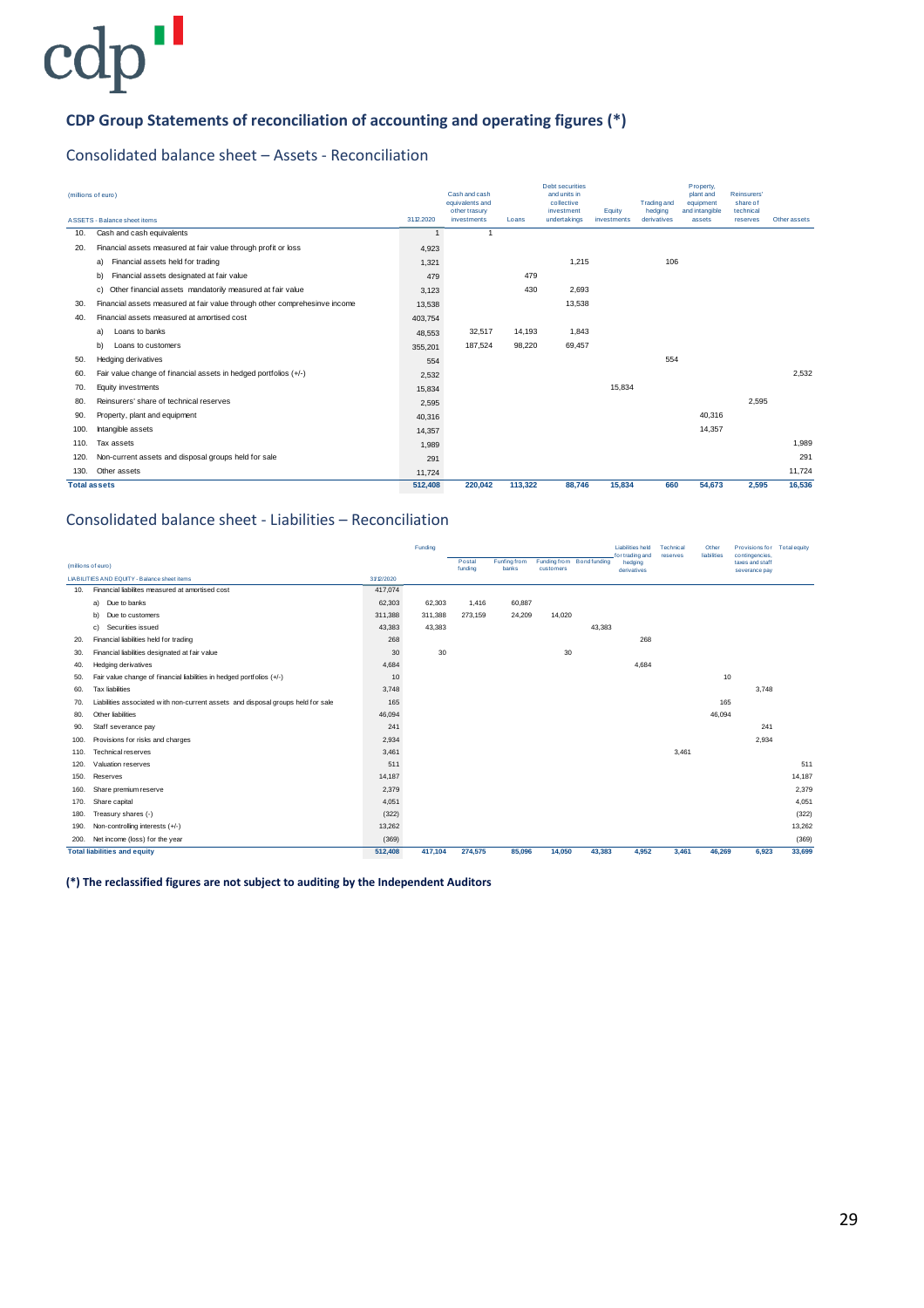|                              | (loss) for the<br>Netincome                              | year<br>Income taxes<br>Other                | 7,953                                    | (4, 962)                                    | 520                     | (1,482)                   | 26                                   | (119)                                       | $(50)$                                            | 857                                              | (201)                                                                                                   | (191)                                              |                                                                     | (12)                       |                                                              | (9, 882)                        | (129)                                                        | (1,793)                                                                | (886)                                                      | 15,102                                 | (2, 117)                                     |                             | 16<br>16                                          | (1,481)<br>(1,481)                                                | (13)<br>(13)                                               | 1,163<br>(1,481)<br>ø                  | 1,532                                                                          | (369)                                                                           |
|------------------------------|----------------------------------------------------------|----------------------------------------------|------------------------------------------|---------------------------------------------|-------------------------|---------------------------|--------------------------------------|---------------------------------------------|---------------------------------------------------|--------------------------------------------------|---------------------------------------------------------------------------------------------------------|----------------------------------------------------|---------------------------------------------------------------------|----------------------------|--------------------------------------------------------------|---------------------------------|--------------------------------------------------------------|------------------------------------------------------------------------|------------------------------------------------------------|----------------------------------------|----------------------------------------------|-----------------------------|---------------------------------------------------|-------------------------------------------------------------------|------------------------------------------------------------|----------------------------------------|--------------------------------------------------------------------------------|---------------------------------------------------------------------------------|
| adjustments<br>$\frac{1}{2}$ | on PPE and<br>intangible<br>Net provision<br>forrisk and | assets<br>charges                            |                                          |                                             |                         |                           |                                      |                                             |                                                   |                                                  |                                                                                                         |                                                    |                                                                     |                            |                                                              |                                 | (37)                                                         | (1,793)                                                                | (886)                                                      |                                        |                                              |                             |                                                   |                                                                   |                                                            | (2,679)<br>$\overline{37}$             |                                                                                |                                                                                 |
|                              | Operating                                                | income                                       | 7,953                                    | (4,962)                                     | 520                     | (1,482)                   | 26                                   | (119)                                       | $(50)$                                            | 857                                              | (201)                                                                                                   | (191)                                              |                                                                     | (12)                       |                                                              | (9, 882)                        | (92)                                                         |                                                                        |                                                            | 15,102                                 | (2, 117)                                     |                             |                                                   |                                                                   |                                                            | 5,357                                  |                                                                                |                                                                                 |
| Other net                    | o perating<br>inco me<br>Administrative                  | (cos <sub>1</sub> )<br>expenses              |                                          |                                             |                         |                           |                                      |                                             |                                                   |                                                  |                                                                                                         |                                                    |                                                                     |                            |                                                              | (9, 882)                        |                                                              |                                                                        |                                                            | 15,102                                 |                                              |                             |                                                   |                                                                   |                                                            | 15,102<br>(9,882)                      |                                                                                |                                                                                 |
|                              | reco veries<br><b>Det</b>                                | (impairment)                                 |                                          |                                             |                         |                           |                                      |                                             |                                                   |                                                  |                                                                                                         | (191)                                              |                                                                     |                            |                                                              |                                 | (92)                                                         |                                                                        |                                                            |                                        |                                              |                             |                                                   |                                                                   |                                                            | (283)                                  |                                                                                |                                                                                 |
| Profit (loss)                | on insurance and insurance<br>on banking                 | operations                                   | 7,953                                    | (4, 962)                                    | 520                     | (1,482)                   | 26                                   | (119)                                       | (50)                                              | 857                                              | 201                                                                                                     |                                                    |                                                                     | (12)<br>(12)               | $\overline{ }$                                               |                                 |                                                              |                                                                        |                                                            |                                        | (2, 117)                                     |                             |                                                   |                                                                   |                                                            | 420<br>ම                               |                                                                                |                                                                                 |
|                              | Profit (loss)                                            | <b>busness</b><br>Gross income               | 7,953                                    | (4,962)                                     | 520                     | (1,482)                   | 26                                   | (119)                                       | (50)                                              | 857                                              | (201)                                                                                                   |                                                    |                                                                     |                            |                                                              |                                 |                                                              |                                                                        |                                                            |                                        | (2, 117)                                     |                             |                                                   |                                                                   |                                                            | 425                                    |                                                                                |                                                                                 |
|                              | Other net<br>revenus                                     | $($ co sts $)$                               |                                          |                                             |                         |                           |                                      | (119)                                       | (50)                                              | 857                                              | 201                                                                                                     |                                                    |                                                                     |                            |                                                              |                                 |                                                              |                                                                        |                                                            |                                        |                                              |                             |                                                   |                                                                   |                                                            | 487                                    |                                                                                |                                                                                 |
|                              | Gain (losses) Net commission<br>income                   | (expense)                                    |                                          |                                             | 220                     | (89)                      | 26                                   |                                             |                                                   |                                                  |                                                                                                         |                                                    |                                                                     |                            |                                                              |                                 |                                                              |                                                                        |                                                            |                                        | (2,117)                                      |                             |                                                   |                                                                   |                                                            | $\frac{5}{13}$<br>(2,091)              |                                                                                |                                                                                 |
|                              | on equity<br>Net interest                                | investments<br>income                        | .953                                     | 962)<br>4,                                  | 300                     | 393)<br>Ξ                 |                                      |                                             |                                                   |                                                  |                                                                                                         |                                                    |                                                                     |                            |                                                              |                                 |                                                              |                                                                        |                                                            |                                        |                                              |                             |                                                   |                                                                   |                                                            | 898                                    |                                                                                |                                                                                 |
|                              |                                                          | 2020                                         | 7,953                                    | (4,962)                                     | 520                     | (1,482)                   | 26                                   | (119)                                       | $(50)$                                            | 857                                              | (201)                                                                                                   | (191)                                              |                                                                     | (12)                       | $\overline{a}$                                               | (9, 882)                        | (129)                                                        | (1,793)                                                                | (886)                                                      | 15,102                                 | (2, 117)                                     |                             | $\frac{6}{2}$                                     | (1,481)                                                           | (13)                                                       | 1,163                                  | 1,532                                                                          | (369)                                                                           |
|                              | (millions of euro)                                       | INCOME STATEMENT - Financial statement items | Interest income and similar income<br>¢. | Interest expense and similar expense<br>20. | Commission income<br>ą. | Commission expense<br>50. | Dividends and similar revenues<br>Ŕ, | Profits (losses) on trading activities<br>g | Fair value adjustments in hedge accounting<br>SÖ. | Gains (losses) on disposal or repurchase<br>100. | Profits (losses) on financial assets and liabilities designated at fair value through profit or<br>110. | Net adjustments/recoveries for credit risk<br>130. | Gain/losses from changes in contracts w thout derecognition<br>140. | Net premium income<br>160. | Net other income (expense) from insurance operations<br>170. | Administrative expenses<br>190. | Net accruals to the provisions for risks and charges<br>200. | Net adjustments to/recoveries on property, plant and equipment<br>210. | Net adjustments to/recoveries on intangible assets<br>220. | Other operating income (costs)<br>230. | Gains (losses) on equity investments<br>250. | Goodwill impairment<br>270. | Gains (losses) on disposal of investments<br>280. | Income tax for the year on continuing operations<br>$\frac{8}{2}$ | Income (loss) after tax on discontinued operations<br>320. | Net income (loss) for the year<br>330. | Net income (loss) for the year pertaining to non-controlling interests<br>340. | Net income (loss) for the year pertaining to shareholders of the Parent<br>350. |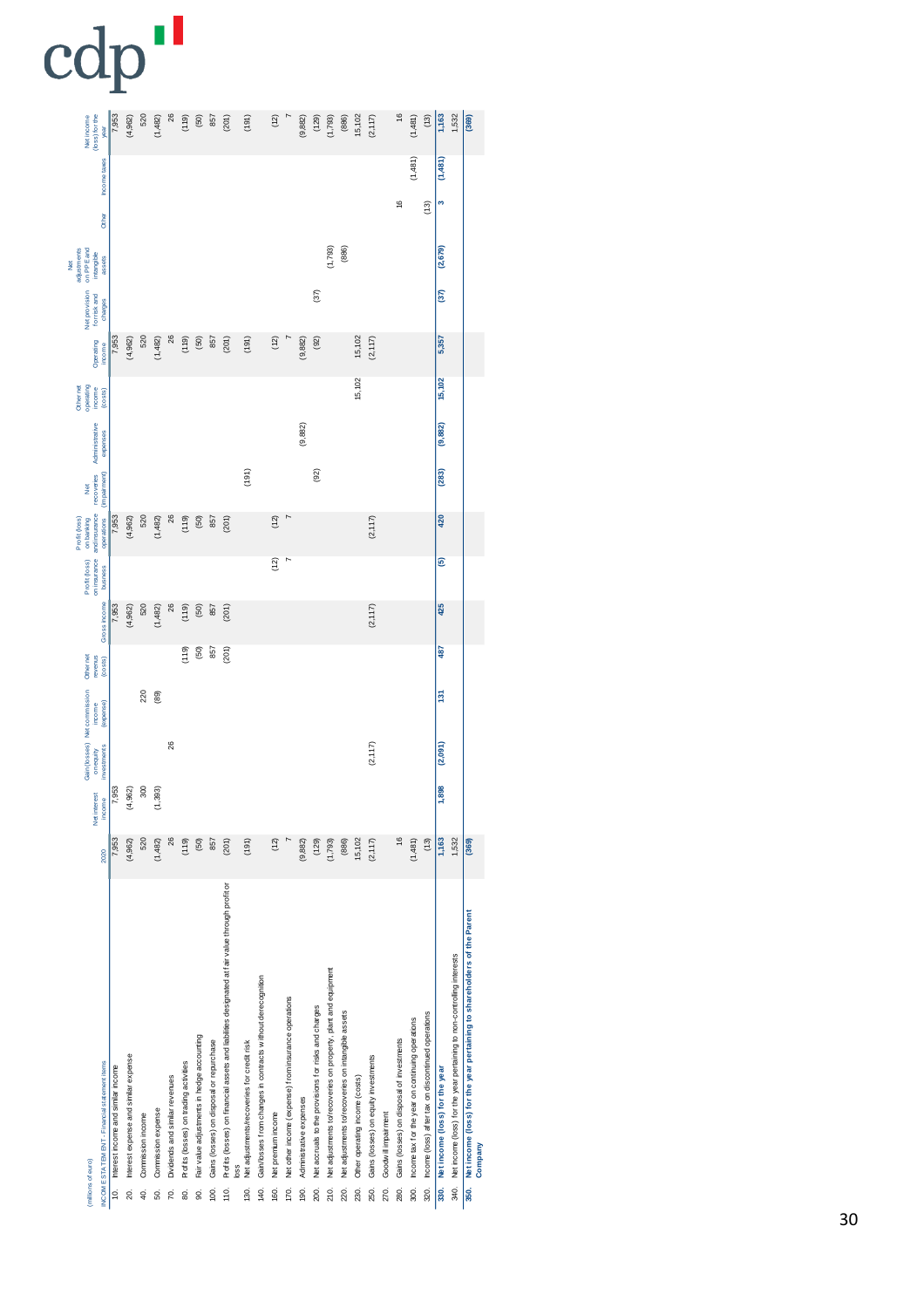**Reclassified income statement by business segment**

|                                                                          |                            | Subject to                     |           | Not subject to management and<br>coordination |                |                   |
|--------------------------------------------------------------------------|----------------------------|--------------------------------|-----------|-----------------------------------------------|----------------|-------------------|
| (millions of euro)                                                       | Support for the<br>economy | management and<br>coordination | Total (*) | International<br>expansion                    | Other segments | <b>Total 2020</b> |
| Net interest income                                                      | 2,080                      | 1                              | 2,081     | 141                                           | (324)          | 1,898             |
| <b>Dividends</b>                                                         | 1,089                      | 472                            | 23        |                                               | 3              | 26                |
| Gains (losses) on equity investments                                     |                            | (3)                            | (3)       | (1)                                           | (2, 113)       | (2, 117)          |
| Net commission income (expense)                                          | 90                         | 6                              | 96        | 61                                            | (26)           | 131               |
| Other net revenues (costs)                                               | 788                        | (68)                           | 720       | (55)                                          | (178)          | 487               |
| <b>Gross income</b>                                                      | 4,047                      | 408                            | 2,917     | 146                                           | (2,638)        | 425               |
| Profit (loss) on insurance business                                      |                            |                                |           | (5)                                           |                | (5)               |
| Profit (loss) on banking and insurance<br>operations                     | 4,047                      | 408                            | 2,917     | 141                                           | (2,638)        | 420               |
| Net recoveries (impairment)                                              | (246)                      | 7                              | (239)     | (30)                                          | (14)           | (283)             |
| Administrative expenses                                                  | (195)                      | (88)                           | (283)     | (153)                                         | (9, 446)       | (9,882)           |
| Other net operating income (costs)                                       | 2                          | 11                             | 13        | $\overline{2}$                                | 15,087         | 15,102            |
| <b>Operating income</b>                                                  | 3,608                      | 338                            | 2,408     | (40)                                          | 2,989          | 5,357             |
| Net Provisions for risks and charges                                     | 25                         | 131                            | 156       | 31                                            | (224)          | (37)              |
| Net adjustment to property, plant and equipment and<br>intangible assets | (20)                       | (65)                           | (85)      | (10)                                          | (2, 584)       | (2,679)           |
| Other                                                                    |                            | 5                              | 5         |                                               | (2)            | 3                 |
| Income (loss) for the year before tax                                    | 3,613                      | 409                            | 2,484     | (19)                                          | 179            | 2,644             |
| Income taxes                                                             |                            |                                |           |                                               |                | (1,481)           |
| Net income (loss) for the year                                           |                            |                                |           |                                               |                | 1,163             |

(\*) Total of the segments "Support for the economy" and "Subject to management and coordination", net of elimination of dividends

#### **Reclassified income statement by business segment**

|                                                                          |                            | Subject to                     |           | Not subject to management and<br>coordination |                |                   |
|--------------------------------------------------------------------------|----------------------------|--------------------------------|-----------|-----------------------------------------------|----------------|-------------------|
| (millions of euro)                                                       | Support for the<br>economy | management and<br>coordination | Total (*) | International<br>expansion (**)               | Other segments | <b>Total 2019</b> |
| Net interest income                                                      | 1,377                      | 13                             | 1,390     | 138                                           | (320)          | 1,208             |
| <b>Dividends</b>                                                         | 1,424                      | 450                            | 14        |                                               | 2              | 16                |
| Gains (losses) on equity investments                                     |                            | 1                              |           | 1                                             | 429            | 431               |
| Net commission income (expense)                                          | 77                         | 6                              | 83        | 50                                            | (38)           | 95                |
| Other net revenues (costs)                                               | 726                        | 30                             | 756       | (1)                                           | (109)          | 646               |
| <b>Gross income</b>                                                      | 3,604                      | 500                            | 2,244     | 188                                           | (36)           | 2,396             |
| Profit (loss) on insurance business                                      |                            |                                |           | 164                                           |                | 164               |
| Profit (loss) on banking and insurance<br>operations                     | 3,604                      | 500                            | 2,244     | 352                                           | (36)           | 2,560             |
| Net recoveries (impairment)                                              | 72                         | (9)                            | 63        | (39)                                          | (7)            | 17                |
| Administrative expenses                                                  | (181)                      | (95)                           | (276)     | (165)                                         | (7, 469)       | (7,910)           |
| Other net operating income (costs)                                       | 7                          | 13                             | 20        | 7                                             | 12,654         | 12,681            |
| <b>Operating income</b>                                                  | 3,502                      | 409                            | 2,051     | 155                                           | 5,142          | 7,348             |
| Net Provisions for risks and charges                                     | (50)                       | 27                             | (23)      | 3                                             | (93)           | (113)             |
| Net adjustment to property, plant and equipment and<br>intangible assets | (15)                       | (34)                           | (49)      | (9)                                           | (2, 188)       | (2, 246)          |
| Other                                                                    |                            | 5                              | 5         |                                               | (18)           | (13)              |
| Income (loss) for the year before tax                                    | 3,437                      | 407                            | 1,984     | 149                                           | 2,843          | 4,976             |
| Income taxes                                                             |                            |                                |           |                                               |                | (1, 565)          |
| Net income (loss) for the year                                           |                            |                                |           |                                               |                | 3,411             |

(\*) Total of the segments "Support for the economy" and "Subject to management and coordination", net of elimination of dividends

(\*\*) 2019 figures have been restated and, in coeherence with 2020 view, include SACE Group (International expansion) in the companies not subject to management and coordination.